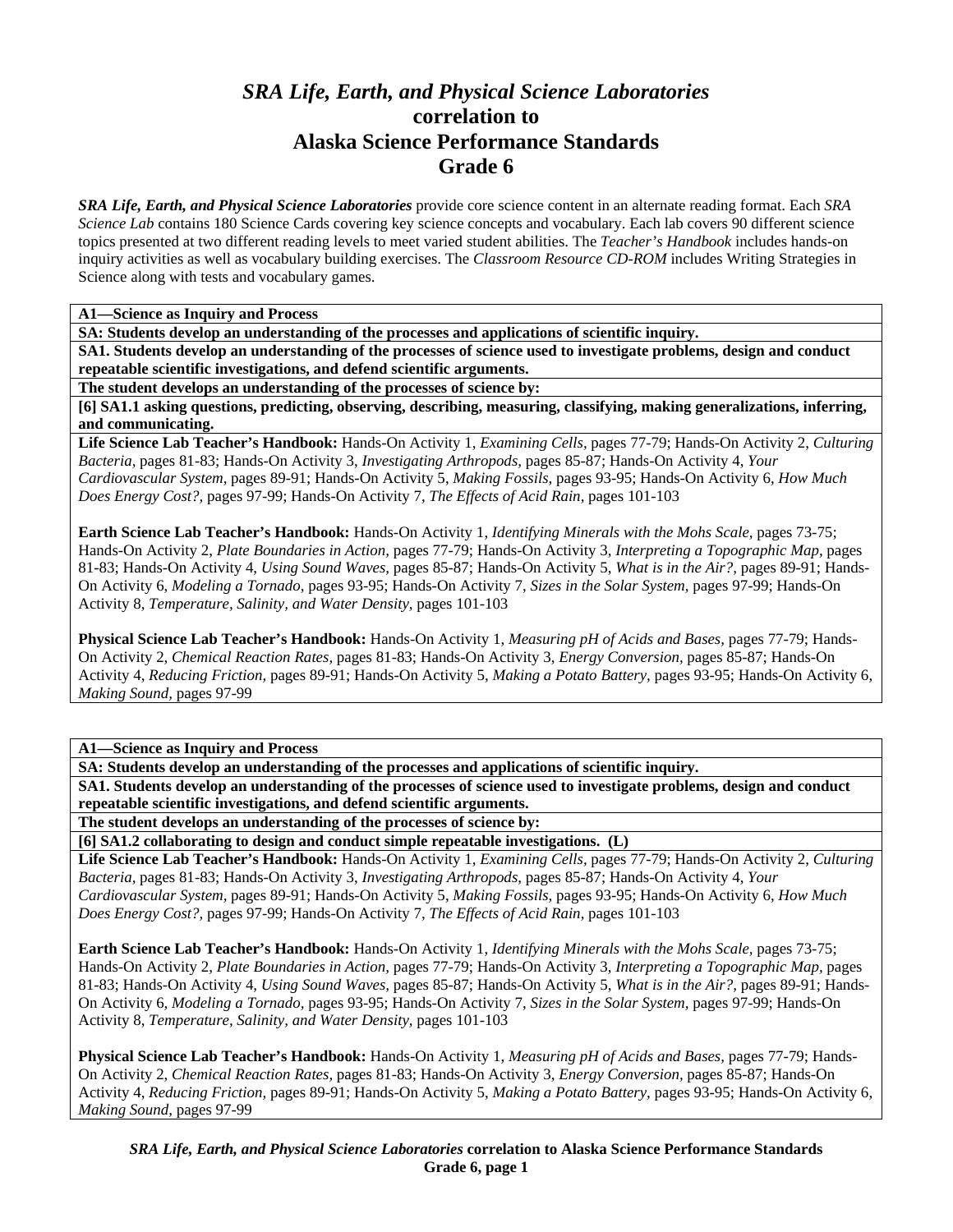**A1—Science as Inquiry and Process** 

**SA: Students develop an understanding of the processes and applications of scientific inquiry.** 

**SA2. Students develop an understanding that the processes of science require integrity, logical reasoning, skepticism, openness, communication, and peer review.** 

**The student demonstrates an understanding of the attitudes and approaches to scientific inquiry by:** 

**[6] SA2.1 identifying and differentiating fact from opinion.** 

**Life Science Lab Teacher's Handbook:** Hands-On Activity 1, *Examining Cells,* pages 77-79; Hands-On Activity 2, *Culturing Bacteria,* pages 81-83; Hands-On Activity 3, *Investigating Arthropods,* pages 85-87; Hands-On Activity 4, *Your Cardiovascular System,* pages 89-91; Hands-On Activity 5, *Making Fossils,* pages 93-95; Hands-On Activity 6, *How Much Does Energy Cost?,* pages 97-99; Hands-On Activity 7, *The Effects of Acid Rain,* pages 101-103

**Earth Science Lab Teacher's Handbook:** Hands-On Activity 1, *Identifying Minerals with the Mohs Scale,* pages 73-75; Hands-On Activity 2, *Plate Boundaries in Action,* pages 77-79; Hands-On Activity 3, *Interpreting a Topographic Map,* pages 81-83; Hands-On Activity 4, *Using Sound Waves,* pages 85-87; Hands-On Activity 5, *What is in the Air?,* pages 89-91; Hands-On Activity 6, *Modeling a Tornado,* pages 93-95; Hands-On Activity 7, *Sizes in the Solar System,* pages 97-99; Hands-On Activity 8, *Temperature, Salinity, and Water Density,* pages 101-103

**Physical Science Lab Teacher's Handbook:** Hands-On Activity 1, *Measuring pH of Acids and Bases,* pages 77-79; Hands-On Activity 2, *Chemical Reaction Rates,* pages 81-83; Hands-On Activity 3, *Energy Conversion,* pages 85-87; Hands-On Activity 4, *Reducing Friction,* pages 89-91; Hands-On Activity 5, *Making a Potato Battery,* pages 93-95; Hands-On Activity 6, *Making Sound,* pages 97-99

**Classroom Resource CD-ROM:** Writing Strategy 30

**A1—Science as Inquiry and Process** 

**SA: Students develop an understanding of the processes and applications of scientific inquiry.** 

**SA3. Students develop an understanding that culture, local knowledge, history, and interaction with the environment contribute to the development of scientific knowledge, and that local applications provide opportunity for understanding scientific concepts and global issues.** 

**The student demonstrates an understanding that interactions with the environment provide an opportunity for understanding scientific concepts by:** 

**[6]SA3.1 gathering data to build a knowledge base that contributes to the development of questions about the local environment (e.g., moose browsing, trail usage, river erosion). (L)** 

**Life Science Lab Teacher's Handbook:** Hands-On Activity 6, *How Much Does Energy Cost?,* pages 97-99; Hands-On Activity 7, *The Effects of Acid Rain,* pages 101-103

**Earth Science Lab Teacher's Handbook:** Hands-On Activity 1, *Identifying Minerals with the Mohs Scale,* pages 73-75; Hands-On Activity 2, *Plate Boundaries in Action,* pages 77-79; Hands-On Activity 3, *Interpreting a Topographic Map,* pages 81-83; Hands-On Activity 4, *Using Sound Waves,* pages 85-87; Hands-On Activity 5, *What is in the Air?,* pages 89-91; Hands-On Activity 8, *Temperature, Salinity, and Water Density,* pages 101-103

**Physical Science Lab Teacher's Handbook:** Hands-On Activity 3, *Energy Conversion,* pages 85-87

**B1—Concepts of Physical Science** 

**SB Students develop an understanding of the concepts, models, theories, universal principles, and facts that explain the physical world.** 

**SB1 Students develop an understanding of the characteristic properties of matter and the relationship of these properties to their structure and behavior.** 

**The student demonstrates an understanding of the structure and properties of matter by:** 

**[6] SB1.1 using models to represent matter as it changes from one state to another.** 

**Physical Science Lab, Level A: Cards 5, 6, 7, 8, 42** 

**Physical Science Lab, Level B: Cards 5, 6, 7, 8, 42**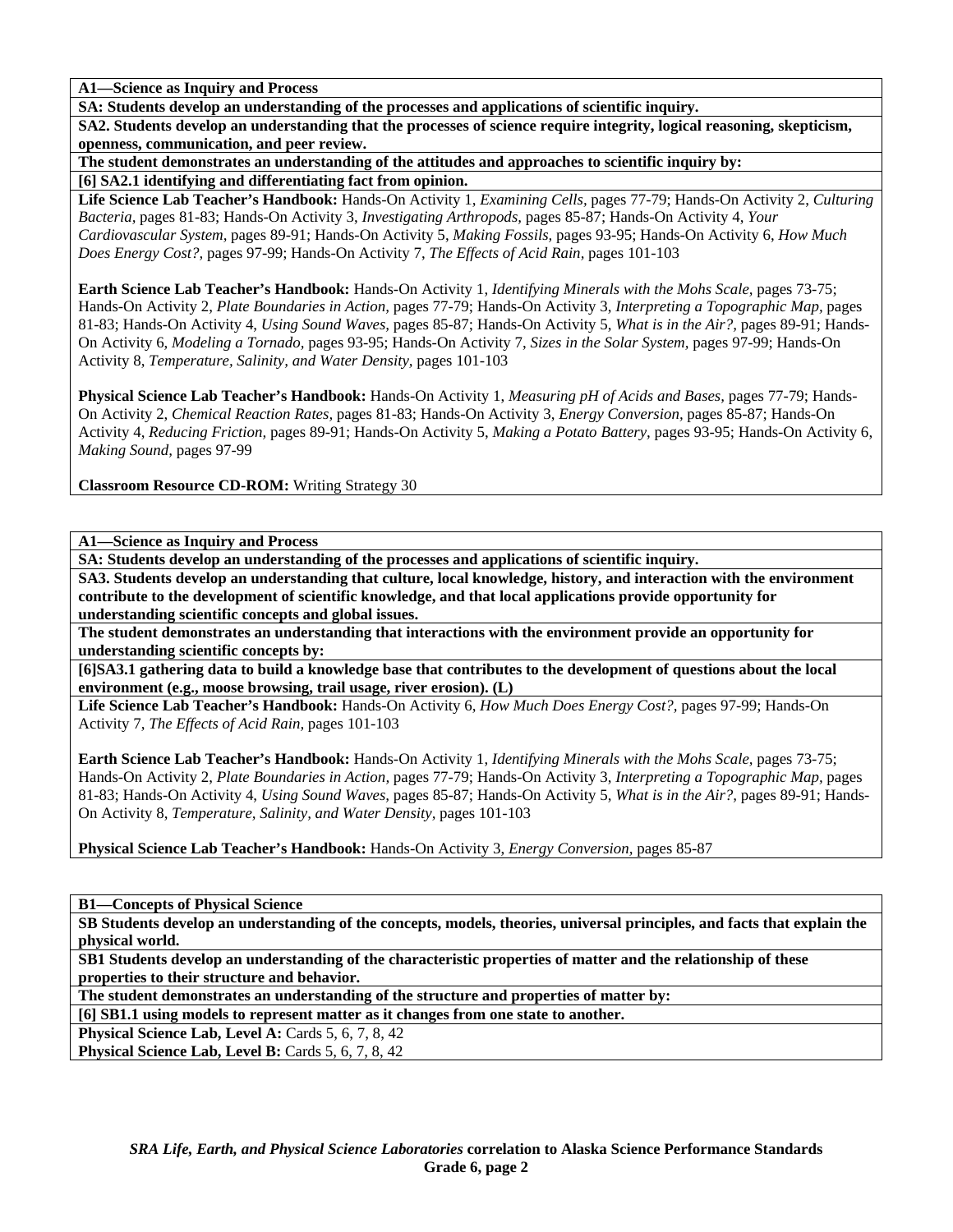**B1—Concepts of Physical Science** 

**SB Students develop an understanding of the concepts, models, theories, universal principles, and facts that explain the physical world.** 

**SB2. Students develop an understanding that energy appears in different forms, can be transformed from one form to another, can be transferred or moved from one place or system to another, may be unavailable for use, and is ultimately conserved.** 

**The student demonstrates am understanding of how energy can be transformed, transferred, and conserved by:** 

**[6] SB2.1 recognizing that energy can exist in many forms (i.e., heat, light, chemical, electrical, mechanical). Physical Science Lab, Level A:** Cards 34, 36, 37, 39, 40, 41, 42, 45, 46, 47, 48, 49, 66, 67, 70, 76, 77, 78, 79, 80, 82, 83 **Physical Science Lab, Level B:** Cards 34, 36, 37, 39, 40, 41, 42, 45, 46, 47, 48, 49, 66, 67, 70, 76, 77, 78, 79, 80, 82, 83 **Physical Science Lab Teacher's Handbook:** Hands-On Activity 3, *Energy Conversion,* pages 85-87; Hands-On Activity 5, *Making a Potato Battery,* pages 93-95; Hands-On Activity 6, *Making Sound,* pages 97-99

**B1—Concepts of Physical Science** 

**SB Students develop an understanding of the concepts, models, theories, universal principles, and facts that explain the physical world.** 

**SB3 Students develop an understanding of the interactions between matter and energy, including physical, chemical, and nuclear changes, and the effects of these interactions on physical systems.** 

**The student demonstrates an understanding of the interactions between matter and energy and the effects of these interactions on systems by:** 

**[6] SB3.1 recognizing that most substances can exist as a solid, liquid, or gas depending on temperature.** 

**Physical Science Lab, Level A: Cards 5, 6, 7, 8, 42** 

**Physical Science Lab, Level B:** Cards 5, 6, 7, 8, 42

**B1—Concepts of Physical Science** 

**SB Students develop an understanding of the concepts, models, theories, universal principles, and facts that explain the physical world.** 

**SB4 Students develop an understanding of motions, forces, their characteristics and relationships, and natural forces and their effects.** 

**The student demonstrates an understanding of motions, forces, their characteristics, relationships, and effects by: [6] SB4.1 stating that every object exerts gravitational force on every other object.** 

Physical Science Lab, Level A: Cards 57, 59 Physical Science Lab, Level B: Cards 57, 59

**B1—Concepts of Physical Science** 

**SB Students develop an understanding of the concepts, models, theories, universal principles, and facts that explain the physical world.** 

**SB4 Students develop an understanding of motions, forces, their characteristics and relationships, and natural forces and their effects.** 

**The student demonstrates an understanding of motions, forces, their characteristics, relationships, and effects by: [6] SB4.making waves move through a variety of media. (L)** 

**Physical Science Lab, Level A: Cards 16, 77, 78, 79, 80, 85, 86, 87, 88, 89, 90 Physical Science Lab, Level B:** Cards 16, 77, 78, 79, 80, 85, 86, 87, 88, 89, 90 **Physical Science Lab Teacher's Handbook:** Hands-On Activity 6, *Making Sound,* pages 97-99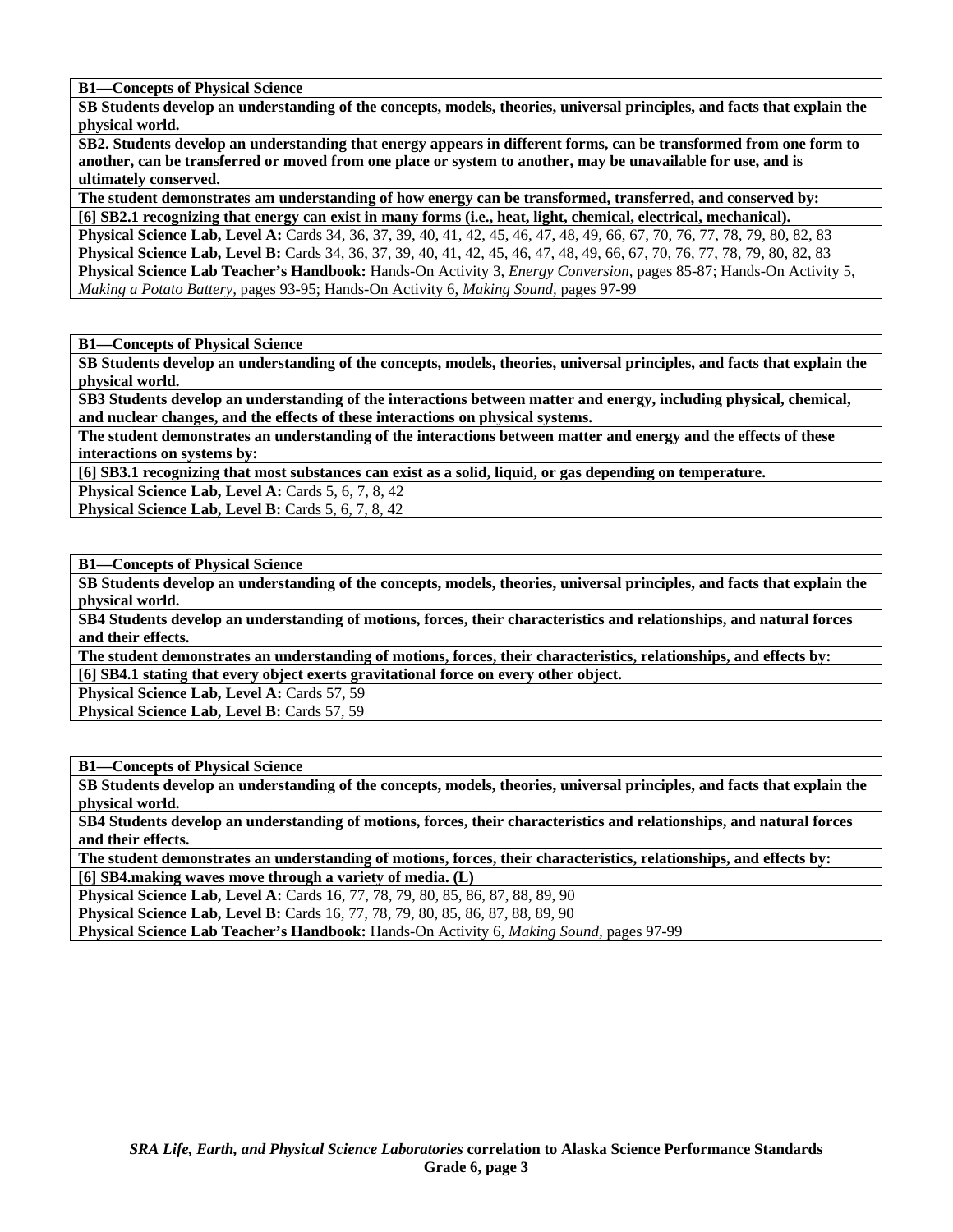**C1—Concepts of Life Science** 

**SC Students develop an understanding of the concepts, models, theories, facts, evidence, systems, and processes of life science.** 

**SB1 Students develop an understanding of how science explains changes in life forms over time, including genetics, heredity, the process of natural selection, and biological evolution.** 

**The student demonstrates an understanding of how science explains changes in life forms over time, including genetics, heredity, the process of natural selection and biological evolution.** 

**[6] SC1.1 recognizing asexual and sexual reproduction.** 

**Life Science Lab, Level A: Cards 58, 60, 61** 

**Life Science Lab, Level B: Cards 58, 60, 61** 

**C1—Concepts of Life Science** 

**SC Students develop an understanding of the concepts, models, theories, facts, evidence, systems, and processes of life science.** 

**SB1 Students develop an understanding of how science explains changes in life forms over time, including genetics, heredity, the process of natural selection, and biological evolution.** 

**The student demonstrates an understanding of how science explain changes in life forms over time, including genetics, heredity, the process of natural selection and biological evolution.** 

**[6] SC1.2 recognizing that species survive by adapting to changes in their environment.** 

Life Science Lab, Level A: Cards 23, 24, 36, 41, 43, 65, 66, 67, 83

Life Science Lab, Level B: Cards 23, 24, 36, 41, 43, 65, 66, 67, 83

**C1—Concepts of Life Science** 

**SC Students develop an understanding of the concepts, models, theories, facts, evidence, systems, and processes of life science.** 

**SB2 Students develop an understanding of the structure, function, behavior, development, life cycles, and diversity of living organisms.** 

**The student demonstrates an understanding of the structure, function, behavior, development, life cycles, and diversity of living organisms by:** 

**[6] SC2.1 using a dichotomous key to classify animals and plants into groups using external or internal features.** 

Life Science Lab, Level A: Cards 2, 3, 11, 12, 13, 14, 15, 16, 17, 18, 19, 20, 21, 22, 25, 27, 28, 29, 30, 31, 32, 33, 34, 35, 36, 37, 38, 39, 40

Life Science Lab, Level B: Cards 2, 3, 11, 12, 13, 14, 15, 16, 17, 18, 19, 20, 21, 22, 25, 27, 28, 29, 30, 31, 32, 33, 34, 35, 36, 37, 38, 39, 40

**Life Science Lab Teacher's Handbook:** Hands-On Activity 2, *Culturing Bacteria,* pages 81-83; Hands-On Activity 3, *Investigating Arthropods,* pages 85-87

**C1—Concepts of Life Science** 

**SC Students develop an understanding of the concepts, models, theories, facts, evidence, systems, and processes of life science.** 

**SB2 Students develop an understanding of the structure, function, behavior, development, life cycles, and diversity of living organisms.** 

**The student demonstrates an understanding of the structure, function, behavior, development, life cycles, and diversity of living organisms by:** 

**[6] SC2.2 identifying basic behaviors (e.g., migration, communication, hibernation) used by organisms to meet the requirements of life.** 

Life Science Lab, Level A: Cards 24, 36, 43, 83 **Life Science Lab, Level B: Cards 24, 36, 43, 83**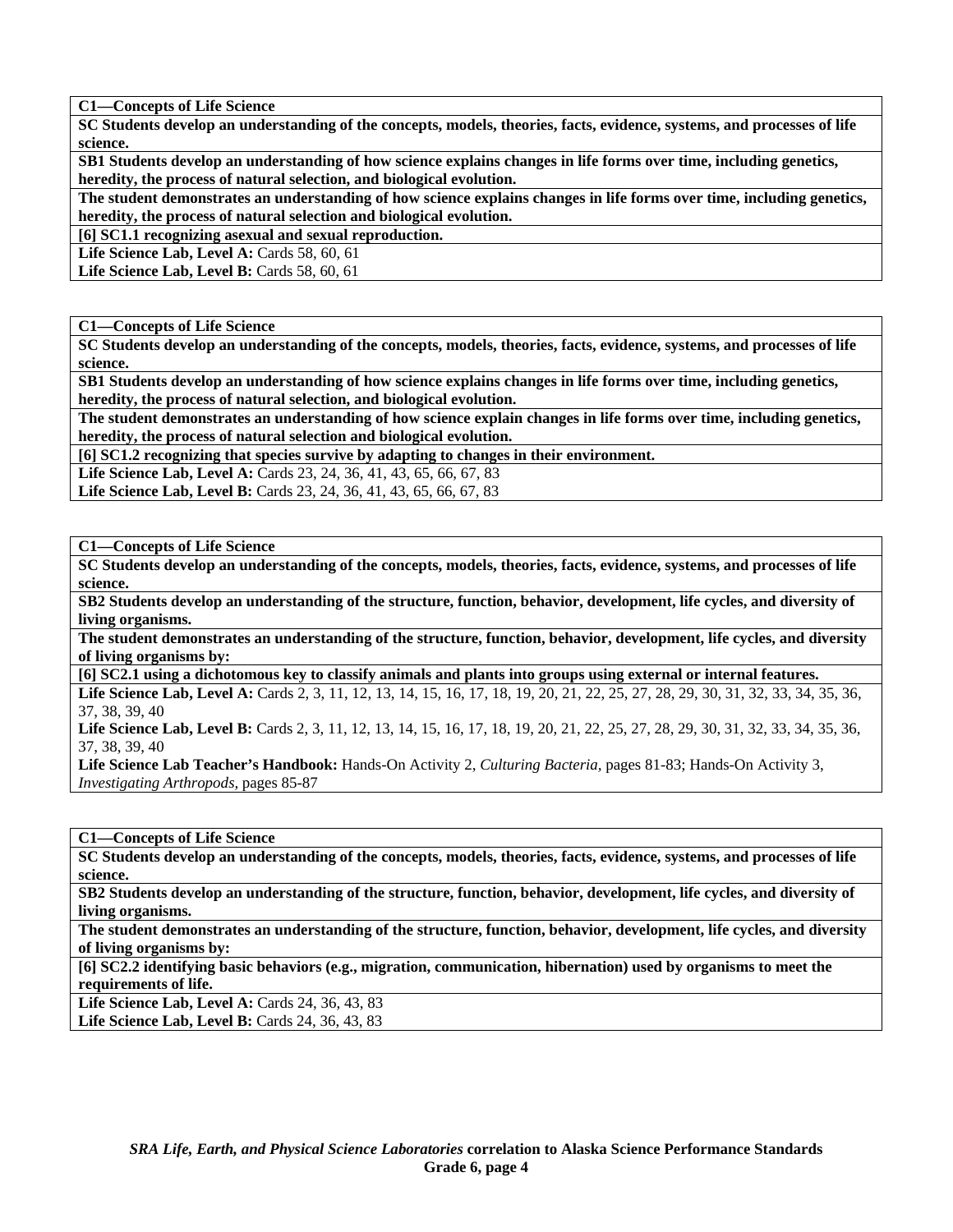**C1—Concepts of Life Science** 

**SC Students develop an understanding of the concepts, models, theories, facts, evidence, systems, and processes of life science.** 

**SB2 Students develop an understanding of the structure, function, behavior, development, life cycles, and diversity of living organisms.** 

**The student demonstrates an understanding of the structure, function, behavior, development, life cycles, and diversity of living organisms by:** 

**[6] SC2.3 describing the levels of organization within a human body (i.e., cells, tissues, organs, systems).** 

Life Science Lab, Level A: Cards 5, 6, 8, 9, 10, 44, 45, 46, 47, 48, 49, 50, 51, 52, 53, 54, 55, 56, 57, 58

**Life Science Lab, Level B:** Cards 5, 6, 8, 9, 10, 44, 45, 46, 47, 48, 49, 50, 51, 52, 53, 54, 55, 56, 57, 58

**Life Science Lab Teacher's Handbook:** Hands-On Activity 1, *Examining Cells,* pages 77-79; Hands-On Activity 4, *Your Cardiovascular System,* pages 89-91

**C1—Concepts of Life Science** 

**SC Students develop an understanding of the concepts, models, theories, facts, evidence, systems, and processes of life science.** 

**SB3 Students develop an understanding that all organisms are linked to each other and their physical environments through the transfer of matter and energy.** 

**The student demonstrates an understanding that all organisms are linked to each other and they physical environments through the transfer and transformation of matter and energy by:** 

**[6] SC3.1 recognizing that organisms can cause physical and chemical changes (e.g., digestion, growth, respiration, photosynthesis) to matter and recognizing the importance of energy transfer in these changes.** 

Life Science Lab, Level A: Cards 1, 7, 9, 13, 16, 17, 45, 46, 50, 51, 76, 77

**Life Science Lab, Level B:** Cards 1, 7, 9, 13, 16, 17, 45, 46, 50, 51, 76, 77

**Life Science Lab Teacher's Handbook:** Hands-On Activity 6, *How Much Does Energy Cost?,* pages 97-99

**C1—Concepts of Life Science** 

**SC Students develop an understanding of the concepts, models, theories, facts, evidence, systems, and processes of life science.** 

**SB3 Students develop an understanding that all organisms are linked to each other and their physical environments through the transfer of matter and energy.** 

**The student demonstrates an understanding that all organisms are linked to each other and they physical environments through the transfer and transformation of matter and energy by:** 

**[6] SC3.2 organizing a food web using familiar plants and animals.** 

Life Science Lab, Level A: Cards 76, 77

Life Science Lab, Level B: Cards 76, 77

**Life Science Lab Teacher's Handbook:** Hands-On Activity 6, *How Much Does Energy Cost?,* pages 97-99

**D1—Concepts of Earth Science** 

**SD Students develop an understanding of the concepts, processes, theories, models, evidence, and systems of earth and space sciences.** 

**SD1 Students demonstrate an understanding of Earth's geochemical cycles.** 

**The student demonstrates an understanding of geochemical cycles by:** 

**[6]SD1.1 exploring the rock cycle and its relationship to igneous, metamorphic, and sedimentary rocks. (L)** 

**Earth Science Lab, Level A: Cards 6, 7, 8, 9** 

**Earth Science Lab, Level B:** Cards 6, 7, 8, 9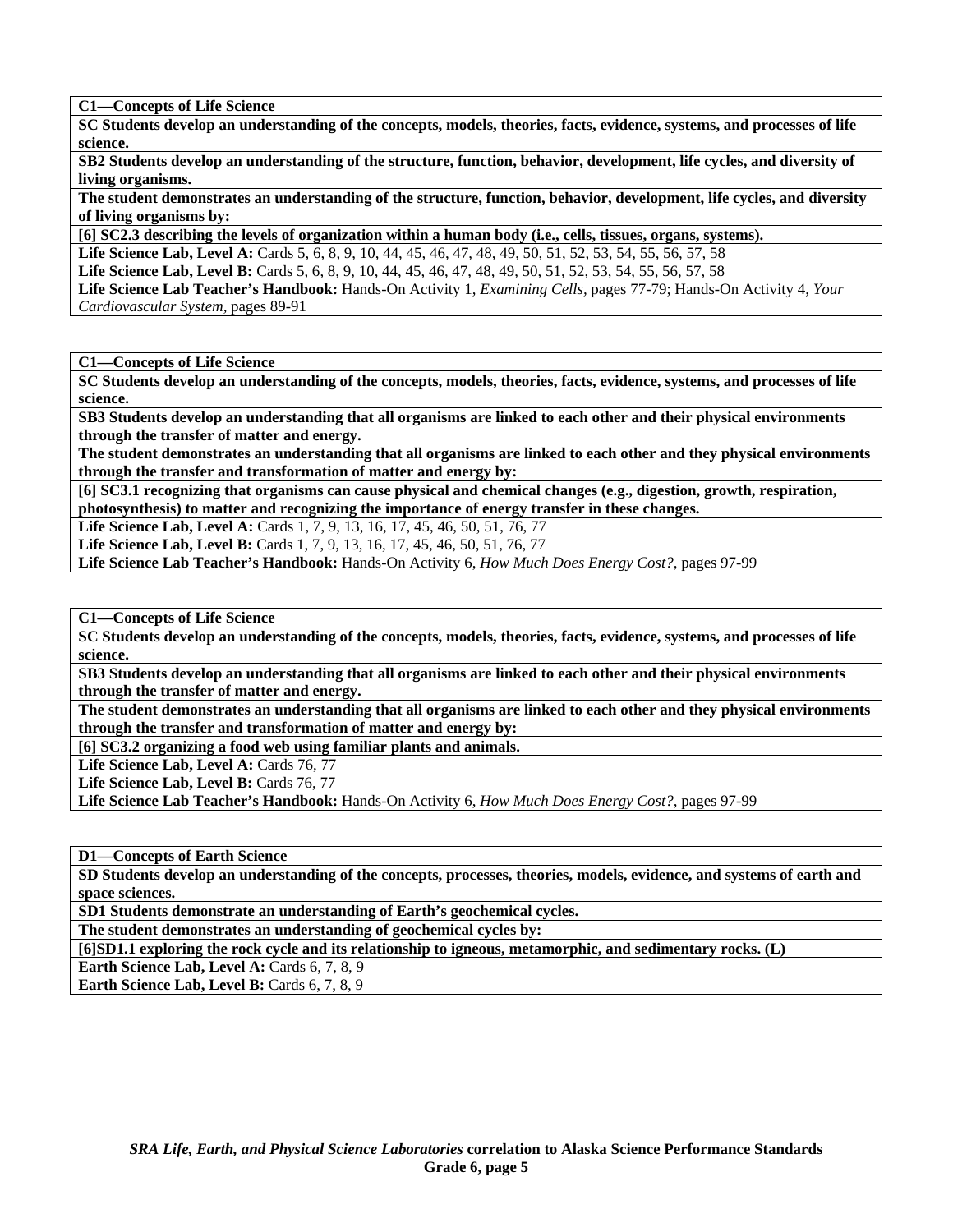**SD Students develop an understanding of the concepts, processes, theories, models, evidence, and systems of earth and space sciences.** 

**SD1 Students demonstrate an understanding of Earth's geochemical cycles.** 

**The student demonstrates an understanding of geochemical cycles by:** 

**[6]SD1.2 identifying the physical properties of water within the stages of the water cycle.** 

**Earth Science Lab, Level A: Cards 47, 48, 49** 

**Earth Science Lab, Level B: Cards 47, 48, 49** 

**Physical Science Lab, Level A: Cards 6, 42 Physical Science Lab, Level B: Cards 6, 42** 

**D1—Concepts of Earth Science** 

**SD Students develop an understanding of the concepts, processes, theories, models, evidence, and systems of earth and space sciences.** 

**SD2 Students demonstrate an understanding of the origins, ongoing processes, and forces that shape the structure, composition, and physical history of the Earth.** 

**The student demonstrates an understanding of the forces that shape Earth by:** 

**[6]SD2.1 describing the formation and composition (i.e., sand, silt, clay, organics) of soils.** 

**Earth Science Lab, Level A: Cards 23, 29** 

**Earth Science Lab, Level B: Cards 23, 29** 

**D1—Concepts of Earth Science** 

**SD Students develop an understanding of the concepts, processes, theories, models, evidence, and systems of earth and space sciences.** 

**SD2 Students demonstrate an understanding of the origins, ongoing processes, and forces that shape the structure, composition, and physical history of the Earth.** 

**The student demonstrates an understanding of the forces that shape Earth by:** 

**[6]SD2.2 identifying and describing its layers (i.e., crust, mantle, core).** 

**Earth Science Lab, Level A: Cards 1, 2, 88** 

Earth Science Lab, Level B: Cards 1, 2, 88

**D1—Concepts of Earth Science** 

**SD Students develop an understanding of the concepts, processes, theories, models, evidence, and systems of earth and space sciences.** 

**SD2 Students demonstrate an understanding of the origins, ongoing processes, and forces that shape the structure, composition, and physical history of the Earth.** 

**The student demonstrates an understanding of the forces that shape Earth by:** 

**[6]SD2.3 describing how the surface can change rapidly as a result of geological activities (i.e., earthquakes, tsunamis, volcanoes, floods, landslides, avalanches).** 

**Earth Science Lab, Level A:** Cards 10, 11, 12, 13, 14, 15, 16, 17, 22, 24, 25, 26, 27, 28, 88 **Earth Science Lab, Level B:** Cards 10, 11, 12, 13, 14, 15, 16, 17, 22, 24, 25, 26, 27, 28, 88 **Earth Science Lab Teacher's Handbook:** Hands-On Activity 2, *Plate Boundaries in Action,* pages 77-79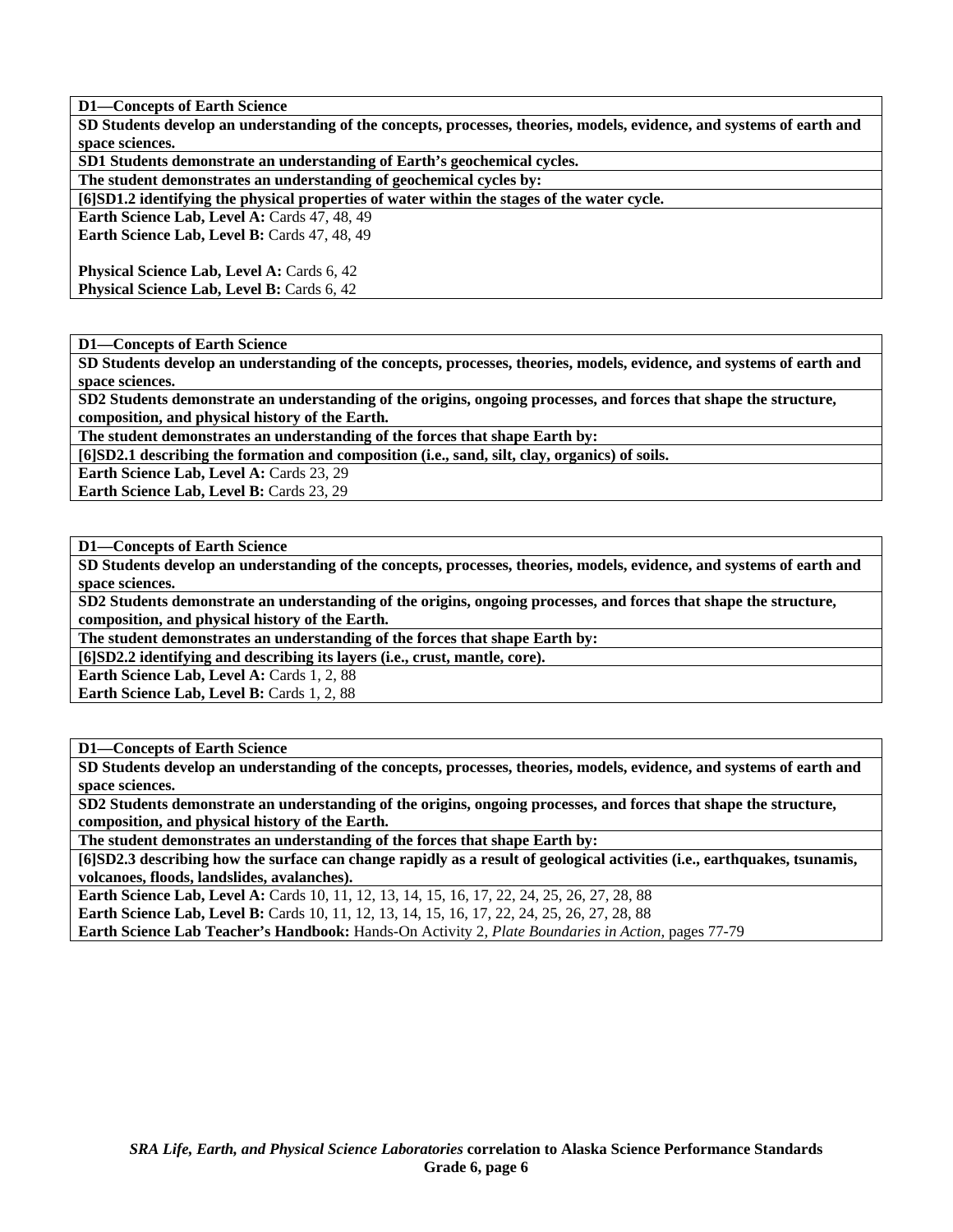**SD Students develop an understanding of the concepts, processes, theories, models, evidence, and systems of earth and space sciences.** 

**SD3 Students demonstrate an understanding of the cyclical changes controlled by energy from the sun and by Earth's position and motion in our solar system.** 

**The student demonstrates an understanding of cycles influenced by energy from the sun and by Earth's position and motion in our solar system by:** 

**[6]SD3.1 connecting the water cycle to weather phenomena.** 

**Earth Science Lab, Level A: Cards 43, 44, 45, 46, 47, 48, 49, 52, 53, 54** 

**Earth Science Lab, Level B:** Cards 43, 44, 45, 46, 47, 48, 49, 52, 53, 54

**Earth Science Lab Teacher's Handbook:** Hands-On Activity 6, *Modeling a Tornado,* pages 93-95

**D1—Concepts of Earth Science** 

**SD Students develop an understanding of the concepts, processes, theories, models, evidence, and systems of earth and space sciences.** 

**SD3 Students demonstrate an understanding of the cyclical changes controlled by energy from the sun and by Earth's position and motion in our solar system.** 

**The student demonstrates an understanding of cycles influenced by energy from the sun and by Earth's position and motion in our solar system by:** 

**[6]SD3.2 identifying that energy transfer is affected by surface conditions (e.g., snow cover, asphalt, vegetation) and that this affects weather.** 

**Earth Science Lab, Level A: Cards 56, 57, 58, 59, 60, 61 Earth Science Lab, Level B: Cards 56, 57, 58, 59, 60, 61** 

**D1—Concepts of Earth Science** 

**SD Students develop an understanding of the concepts, processes, theories, models, evidence, and systems of earth and space sciences.** 

**SD4 Students demonstrate an understanding of the theories regarding the evolution of the universe.** 

**The student demonstrates an understanding of the theories regarding the origin and evolution of the universe by: [6]SD4.1 contrasting characteristics of planets and stars (i.e., light reflecting, light emitting, orbiting, orbited, composition).** 

**Earth Science Lab, Level A:** Cards 67, 69, 70, 71, 72, 75, 76 **Earth Science Lab, Level B:** Cards 67, 69, 70, 71, 72, 75, 76

**D1—Concepts of Earth Science** 

**SD Students develop an understanding of the concepts, processes, theories, models, evidence, and systems of earth and space sciences.** 

**SD4 Students demonstrate an understanding of the theories regarding the evolution of the universe.** 

**The student demonstrates an understanding of the theories regarding the origin and evolution of the universe by:** 

**[6]SD4.2 defining a light year.** 

**Earth Science Lab, Level A: Card 74 Earth Science Lab, Level B: Card 74**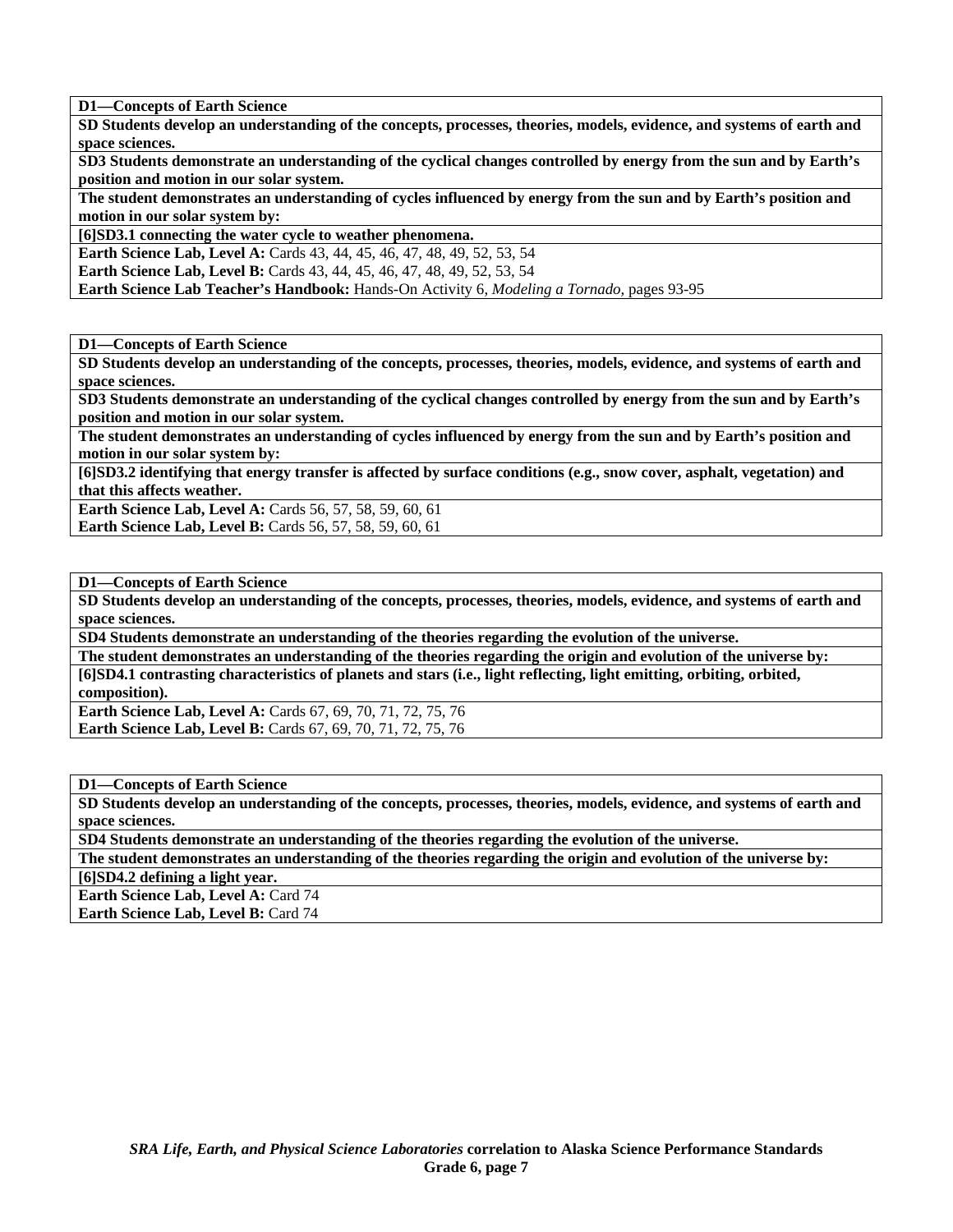**E1—Science and Technology** 

**SE Students develop an understanding of the relationships among science, technology, and society.** 

**SE1 Students develop an understanding of how scientific knowledge and technology are used in making decisions about issues, innovations, and responses to problems and everyday events.** 

**The student demonstrates an understanding of how to integrate scientific knowledge and technology to address problems by:** 

**[6]SE1.1 recognizing that technology cannot always provide successful solutions for problems or fulfill every human need.** 

Life Science Lab, Level A: Cards 87, 88, 89, 90 **Life Science Lab, Level B: Cards 87, 88, 89, 90** 

**Earth Science Lab, Level A: Cards 37, 42, 59, 60, 61, 86 Earth Science Lab, Level B:** Cards 37, 42, 59, 60, 61, 86

Physical Science Lab, Level A: Cards 38, 49 Physical Science Lab, Level B: Cards 38, 49

**E1—Science and Technology** 

**SE Students develop an understanding of the relationships among science, technology, and society.** 

**SE2 Students develop an understanding that solving problems involves different ways of thinking, perspectives, and curiosity that lead to the exploration of multiple paths that are analyzed using scientific, technological, and social merits.** 

**The student demonstrates an understanding that solving problems involves different ways of thinking by:** 

**[6]SE2.1 identifying and designing a solution to a problem.** 

This concept is not covered at this level.

**E1—Science and Technology** 

**SE Students develop an understanding of the relationships among science, technology, and society.** 

**SE2 Students develop an understanding that solving problems involves different ways of thinking, perspectives, and curiosity that lead to the exploration of multiple paths that are analyzed using scientific, technological, and social merits.** 

**The student demonstrates an understanding that solving problems involves different ways of thinking by: [6]SE2.2 comparing the student's work to that of peers in order to identify multiple paths that can be used to investigate a question or problem. (L)** 

**Life Science Lab Teacher's Handbook:** Hands-On Activity 1, *Examining Cells,* pages 77-79; Hands-On Activity 2, *Culturing Bacteria,* pages 81-83; Hands-On Activity 3, *Investigating Arthropods,* pages 85-87; Hands-On Activity 4, *Your Cardiovascular System,* pages 89-91; Hands-On Activity 5, *Making Fossils,* pages 93-95; Hands-On Activity 6, *How Much Does Energy Cost?,* pages 97-99; Hands-On Activity 7, *The Effects of Acid Rain,* pages 101-103

**Earth Science Lab Teacher's Handbook:** Hands-On Activity 1, *Identifying Minerals with the Mohs Scale,* pages 73-75; Hands-On Activity 2, *Plate Boundaries in Action,* pages 77-79; Hands-On Activity 3, *Interpreting a Topographic Map,* pages 81-83; Hands-On Activity 4, *Using Sound Waves,* pages 85-87; Hands-On Activity 5, *What is in the Air?,* pages 89-91; Hands-On Activity 6, *Modeling a Tornado,* pages 93-95; Hands-On Activity 7, *Sizes in the Solar System,* pages 97-99; Hands-On Activity 8, *Temperature, Salinity, and Water Density,* pages 101-103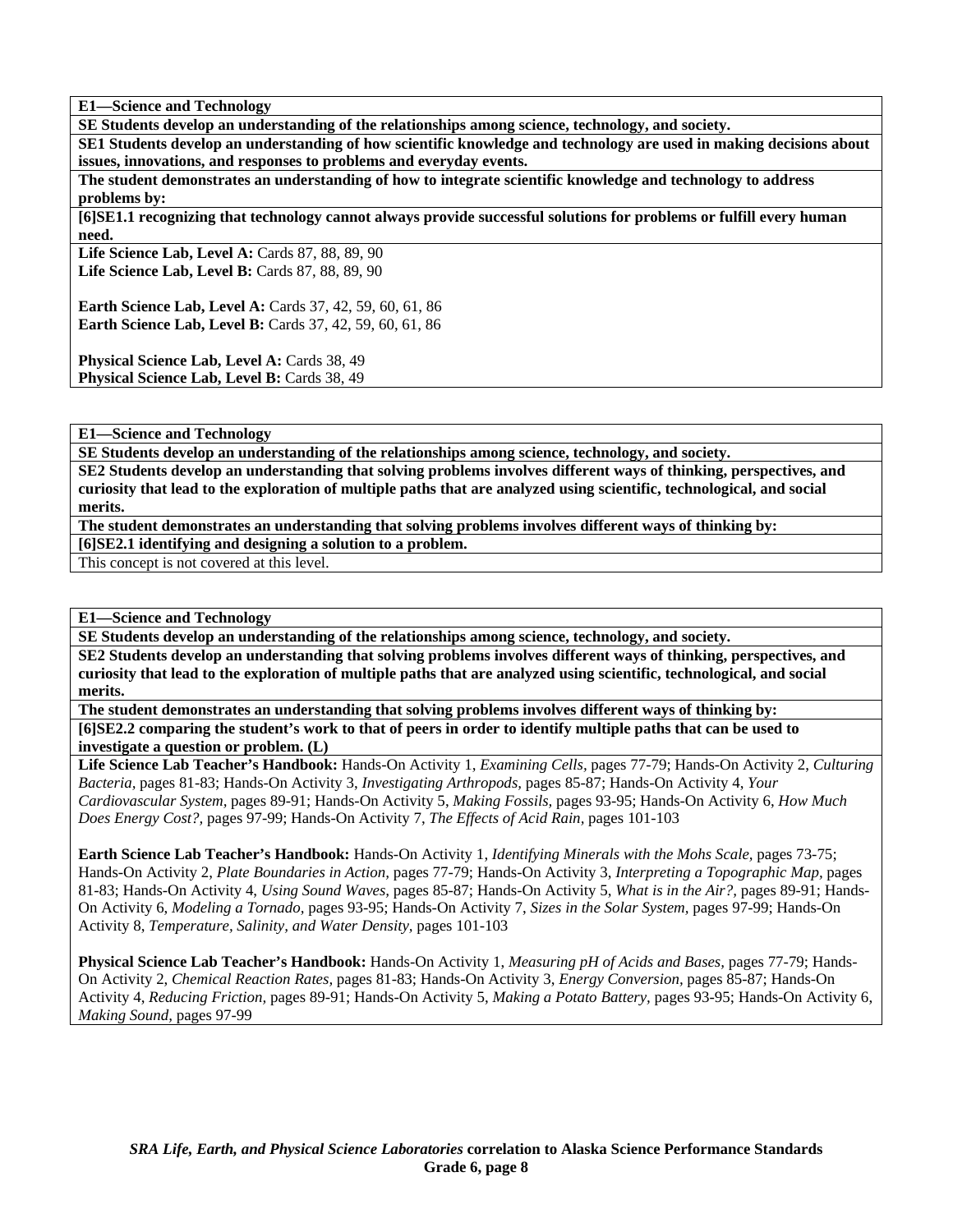**E1—Science and Technology** 

**SE Students develop an understanding of the relationships among science, technology, and society.** 

**SE3 Students develop an understanding of how scientific discoveries and technological innovations affect and are affected by our lives and cultures.** 

**The student demonstrates an understanding of how scientific discoveries and technological innovations affect our lives and society by:** 

**[6]SE3.1 describing the various effects of an innovation on a global level.** 

**Life Science Lab, Level A: Cards 5, 49, 59, 64, 69 Life Science Lab, Level B: Cards 5, 49, 59, 64, 69** 

**Earth Science Lab, Level A: Cards 16, 20, 31, 37, 51, 54, 70, 79, 80, 81 Earth Science Lab, Level B:** Cards 16, 20, 31, 37, 51, 54, 70, 79, 80, 81

**Physical Science Lab, Level A:** Cards 33, 35, 70, 72, 73, 76, 81, 84, 90 **Physical Science Lab, Level B:** Cards 33, 35, 70, 72, 73, 76, 81, 84, 90

**F1—Cultural, Social, Personal Perspectives, and Science** 

**SF Students develop an understanding of the dynamic relationships among scientific, cultural, social, and personal perspectives.** 

**SF1 Students develop an understanding of the interrelationships among individuals, cultures, societies, science, and technology.** 

**The student demonstrates an understanding of the dynamic relationships among scientific, cultural, social, and personal perspectives by:** 

**[6] SF1.1-SF3.1 telling a local or tradition story that explains a natural event (e.g., animal adaptation, weather, rapid changes to Earth's surface) and relating it to a scientific explanation. (L)** 

This concept is not covered at this level.

**G1—History and Nature of Science** 

**SG Students develop an understanding that historical perspectives of scientific explanations demonstrate that scientific knowledge changes over time, building on prior knowledge.** 

**SG2 Students develop an understanding that the advancement of scientific knowledge embraces innovation and requires empirical evidence, repeatable investigations, logical arguments, and critical review in striving for the best possible explanations of the natural world.** 

**The student demonstrates an understanding of the bases of the advancement of scientific knowledge by: [6] SG2.1 recognizing differences in results of repeated experiments.** 

**Life Science Lab Teacher's Handbook:** Hands-On Activity 1, *Examining Cells,* pages 77-79; Hands-On Activity 2, *Culturing Bacteria,* pages 81-83; Hands-On Activity 3, *Investigating Arthropods,* pages 85-87; Hands-On Activity 4, *Your Cardiovascular System,* pages 89-91; Hands-On Activity 5, *Making Fossils,* pages 93-95; Hands-On Activity 6, *How Much Does Energy Cost?,* pages 97-99; Hands-On Activity 7, *The Effects of Acid Rain,* pages 101-103

**Earth Science Lab Teacher's Handbook:** Hands-On Activity 1, *Identifying Minerals with the Mohs Scale,* pages 73-75; Hands-On Activity 2, *Plate Boundaries in Action,* pages 77-79; Hands-On Activity 3, *Interpreting a Topographic Map,* pages 81-83; Hands-On Activity 4, *Using Sound Waves,* pages 85-87; Hands-On Activity 5, *What is in the Air?,* pages 89-91; Hands-On Activity 6, *Modeling a Tornado,* pages 93-95; Hands-On Activity 7, *Sizes in the Solar System,* pages 97-99; Hands-On Activity 8, *Temperature, Salinity, and Water Density,* pages 101-103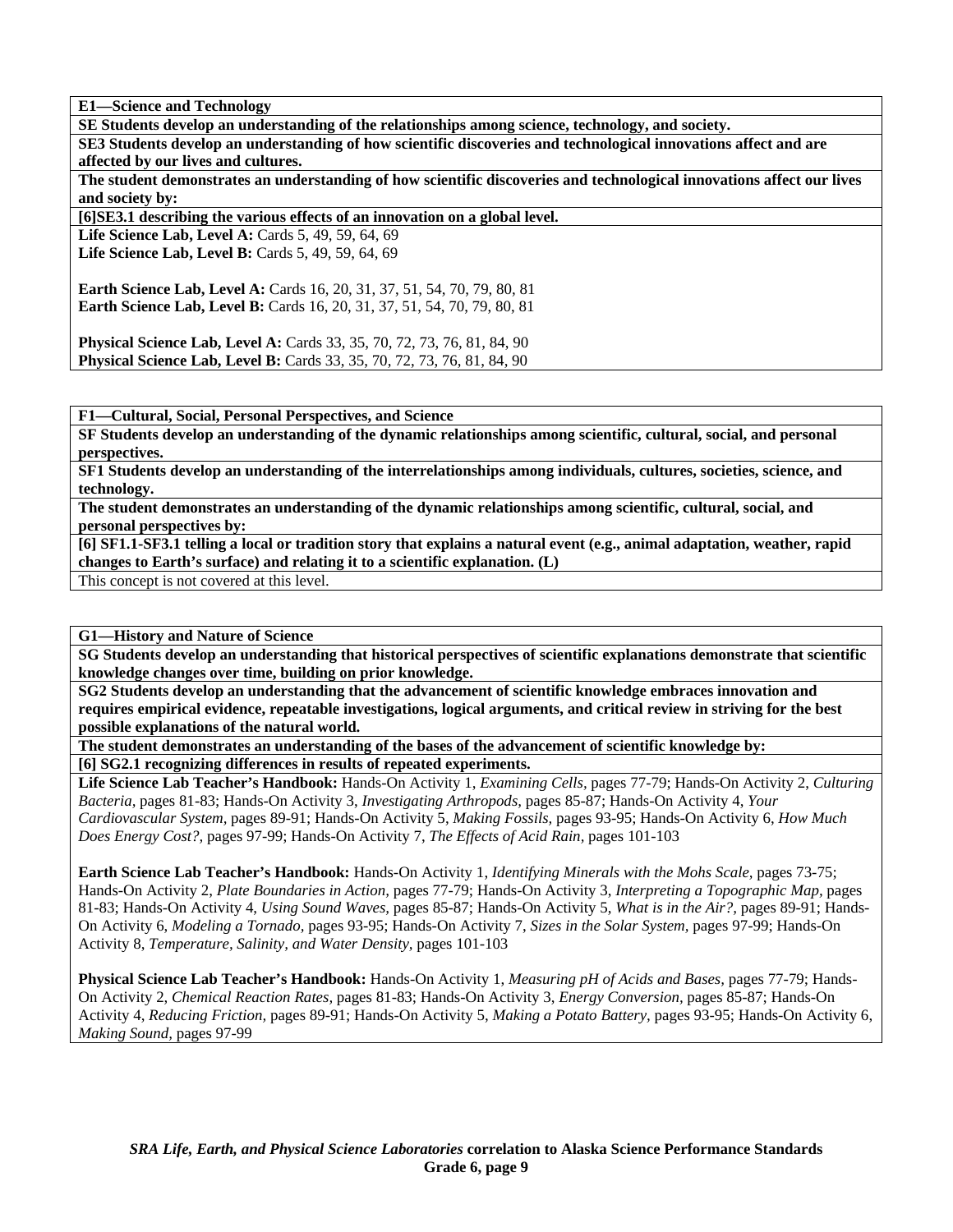## *SRA Life, Earth, and Physical Science Laboratories*  **correlation to Alaska Science Performance Standards Grade 7**

*SRA Life, Earth, and Physical Science Laboratories* provide core science content in an alternate reading format. Each *SRA Science Lab* contains 180 Science Cards covering key science concepts and vocabulary. Each lab covers 90 different science topics presented at two different reading levels to meet varied student abilities. The *Teacher's Handbook* includes hands-on inquiry activities as well as vocabulary building exercises. The *Classroom Resource CD-ROM* includes Writing Strategies in Science along with tests and vocabulary games.

**A1—Science as Inquiry and Process** 

**SA: Students develop an understanding of the processes and applications of scientific inquiry.** 

**SA1. Students develop an understanding of the processes of science used to investigate problems, design and conduct repeatable scientific investigations, and defend scientific arguments.** 

**The student develops an understanding of the processes of science by:** 

**[7] SA1.1 asking questions, predicting, observing, describing, measuring, classifying, making generalizations, inferring, and communicating.** 

**Life Science Lab Teacher's Handbook:** Hands-On Activity 1, *Examining Cells,* pages 77-79; Hands-On Activity 2, *Culturing Bacteria,* pages 81-83; Hands-On Activity 3, *Investigating Arthropods,* pages 85-87; Hands-On Activity 4, *Your Cardiovascular System,* pages 89-91; Hands-On Activity 5, *Making Fossils,* pages 93-95; Hands-On Activity 6, *How Much Does Energy Cost?,* pages 97-99; Hands-On Activity 7, *The Effects of Acid Rain,* pages 101-103

**Earth Science Lab Teacher's Handbook:** Hands-On Activity 1, *Identifying Minerals with the Mohs Scale,* pages 73-75; Hands-On Activity 2, *Plate Boundaries in Action,* pages 77-79; Hands-On Activity 3, *Interpreting a Topographic Map,* pages 81-83; Hands-On Activity 4, *Using Sound Waves,* pages 85-87; Hands-On Activity 5, *What is in the Air?,* pages 89-91; Hands-On Activity 6, *Modeling a Tornado,* pages 93-95; Hands-On Activity 7, *Sizes in the Solar System,* pages 97-99; Hands-On Activity 8, *Temperature, Salinity, and Water Density,* pages 101-103

**Physical Science Lab Teacher's Handbook:** Hands-On Activity 1, *Measuring pH of Acids and Bases,* pages 77-79; Hands-On Activity 2, *Chemical Reaction Rates,* pages 81-83; Hands-On Activity 3, *Energy Conversion,* pages 85-87; Hands-On Activity 4, *Reducing Friction,* pages 89-91; Hands-On Activity 5, *Making a Potato Battery,* pages 93-95; Hands-On Activity 6, *Making Sound,* pages 97-99

**A1—Science as Inquiry and Process** 

**SA: Students develop an understanding of the processes and applications of scientific inquiry.** 

**SA1. Students develop an understanding of the processes of science used to investigate problems, design and conduct repeatable scientific investigations, and defend scientific arguments.** 

**The student develops an understanding of the processes of science by:** 

**[7] SA1.2 collaborating to design and conduct simple repeatable investigations, in order to record, analyze (i.e., range, mean, median, mode), interpret data, and present findings. (L)** 

**Life Science Lab Teacher's Handbook:** Hands-On Activity 1, *Examining Cells,* pages 77-79; Hands-On Activity 2, *Culturing Bacteria,* pages 81-83; Hands-On Activity 3, *Investigating Arthropods,* pages 85-87; Hands-On Activity 4, *Your Cardiovascular System,* pages 89-91; Hands-On Activity 5, *Making Fossils,* pages 93-95; Hands-On Activity 6, *How Much Does Energy Cost?,* pages 97-99; Hands-On Activity 7, *The Effects of Acid Rain,* pages 101-103

**Earth Science Lab Teacher's Handbook:** Hands-On Activity 1, *Identifying Minerals with the Mohs Scale,* pages 73-75; Hands-On Activity 2, *Plate Boundaries in Action,* pages 77-79; Hands-On Activity 3, *Interpreting a Topographic Map,* pages 81-83; Hands-On Activity 4, *Using Sound Waves,* pages 85-87; Hands-On Activity 5, *What is in the Air?,* pages 89-91; Hands-On Activity 6, *Modeling a Tornado,* pages 93-95; Hands-On Activity 7, *Sizes in the Solar System,* pages 97-99; Hands-On Activity 8, *Temperature, Salinity, and Water Density,* pages 101-103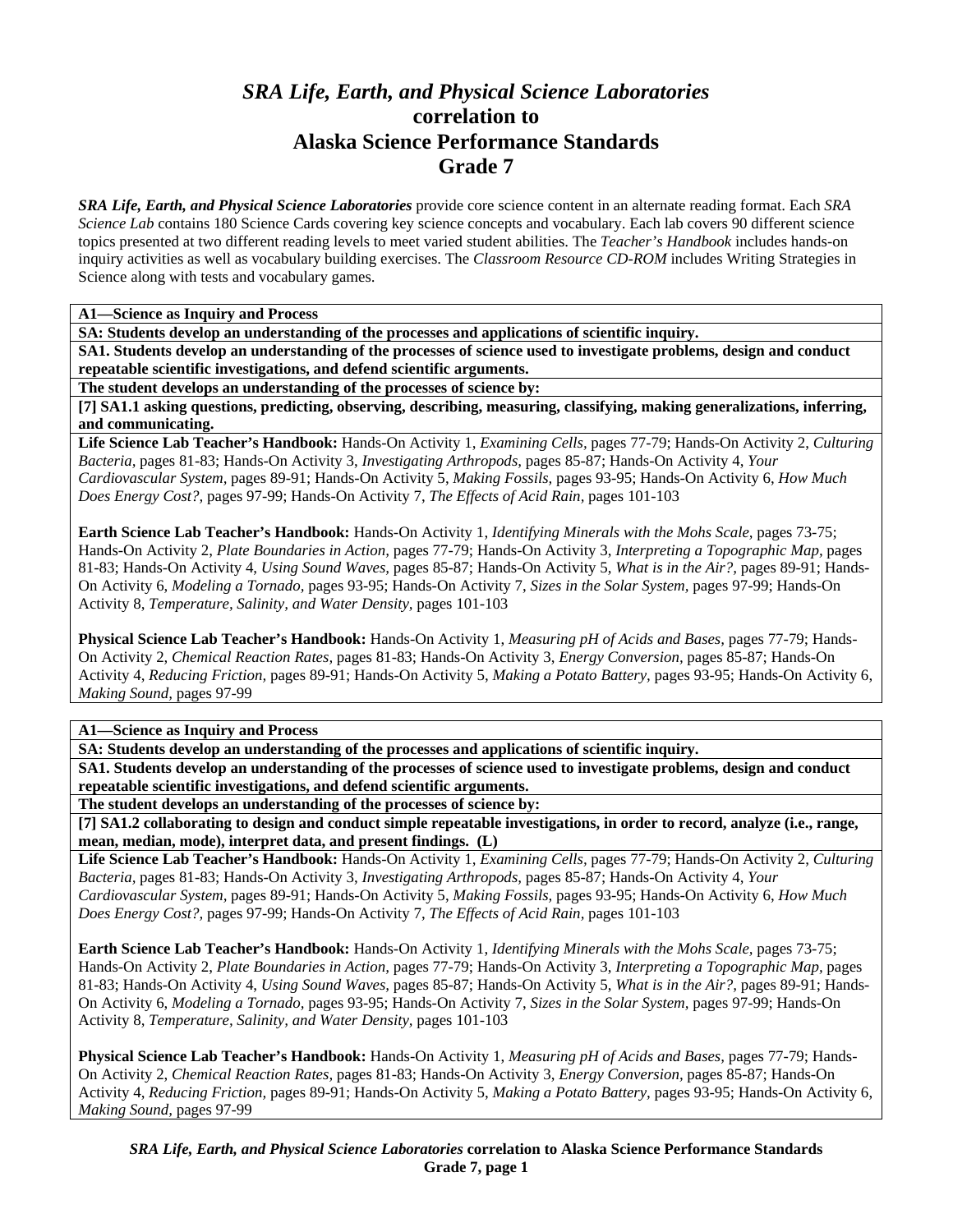**A1—Science as Inquiry and Process** 

**SA: Students develop an understanding of the processes and applications of scientific inquiry.** 

**SA2. Students develop an understanding that the processes of science require integrity, logical reasoning, skepticism, openness, communication, and peer review.** 

**The student demonstrates an understanding of the attitudes and approaches to scientific inquiry by:** 

**[7] SA2.1 identifying and evaluating the sources used to support scientific statements.** 

**Classroom Resource CD-ROM:** Writing Strategy 9, 25

**A1—Science as Inquiry and Process** 

**SA: Students develop an understanding of the processes and applications of scientific inquiry.** 

**SA3. Students develop an understanding that culture, local knowledge, history, and interaction with the environment contribute to the development of scientific knowledge, and that local applications provide opportunity for understanding scientific concepts and global issues.** 

**The student demonstrates an understanding that interactions with the environment provide an opportunity for understanding scientific concepts by:** 

**[7]SA3.1 designing and conducting a simple investigation about the local environment. (L)** 

**Life Science Lab Teacher's Handbook:** Hands-On Activity 6, *How Much Does Energy Cost?,* pages 97-99; Hands-On Activity 7, *The Effects of Acid Rain,* pages 101-103

**Earth Science Lab Teacher's Handbook:** Hands-On Activity 1, *Identifying Minerals with the Mohs Scale,* pages 73-75; Hands-On Activity 2, *Plate Boundaries in Action,* pages 77-79; Hands-On Activity 3, *Interpreting a Topographic Map,* pages 81-83; Hands-On Activity 4, *Using Sound Waves,* pages 85-87; Hands-On Activity 5, *What is in the Air?,* pages 89-91; Hands-On Activity 8, *Temperature, Salinity, and Water Density,* pages 101-103

**Physical Science Lab Teacher's Handbook:** Hands-On Activity 3, *Energy Conversion,* pages 85-87

**B1—Concepts of Physical Science** 

**SB Students develop an understanding of the concepts, models, theories, universal principles, and facts that explain the physical world.** 

**SB1 Students develop an understanding of the characteristic properties of matter and the relationship of these properties to their structure and behavior.** 

**The student demonstrates an understanding of the structure and properties of matter by:** 

**[7] SB1.1 using physical properties (i.e., density, boiling point, freezing point, conductivity) to differentiate among and/or separate materials (i.e., elements, compounds, and mixtures).** 

**Physical Science Lab, Level A:** Cards 1, 2, 6, 10, 11, 12, 13, 14, 15, 16, 42

**Physical Science Lab, Level B:** Cards 1, 2, 6, 10, 11, 12, 13, 14, 15, 16, 42

**Physical Science Lab Teacher's Handbook:** Hands-On Activity 1, *Measuring pH of Acids and Bases,* pages 77-79

**B1—Concepts of Physical Science** 

**SB Students develop an understanding of the concepts, models, theories, universal principles, and facts that explain the physical world.** 

**SB2. Students develop an understanding that energy appears in different forms, can be transformed from one form to another, can be transferred or moved from one place or system to another, may be unavailable for use, and is ultimately conserved.** 

**The student demonstrates am understanding of how energy can be transformed, transferred, and conserved by: [7] SB2.1 explaining that energy (i.e., heat, light, chemical, electrical, mechanical) can change form.** 

**Physical Science Lab, Level A:** Cards 34, 36, 37, 39, 40, 41, 42, 45, 46, 47, 48, 49, 66, 67, 70, 76, 77, 78, 79, 80, 82, 83 **Physical Science Lab, Level B:** Cards 34, 36, 37, 39, 40, 41, 42, 45, 46, 47, 48, 49, 66, 67, 70, 76, 77, 78, 79, 80, 82, 83 **Physical Science Lab Teacher's Handbook:** Hands-On Activity 3, *Energy Conversion,* pages 85-87; Hands-On Activity 5, *Making a Potato Battery,* pages 93-95; Hands-On Activity 6, *Making Sound,* pages 97-99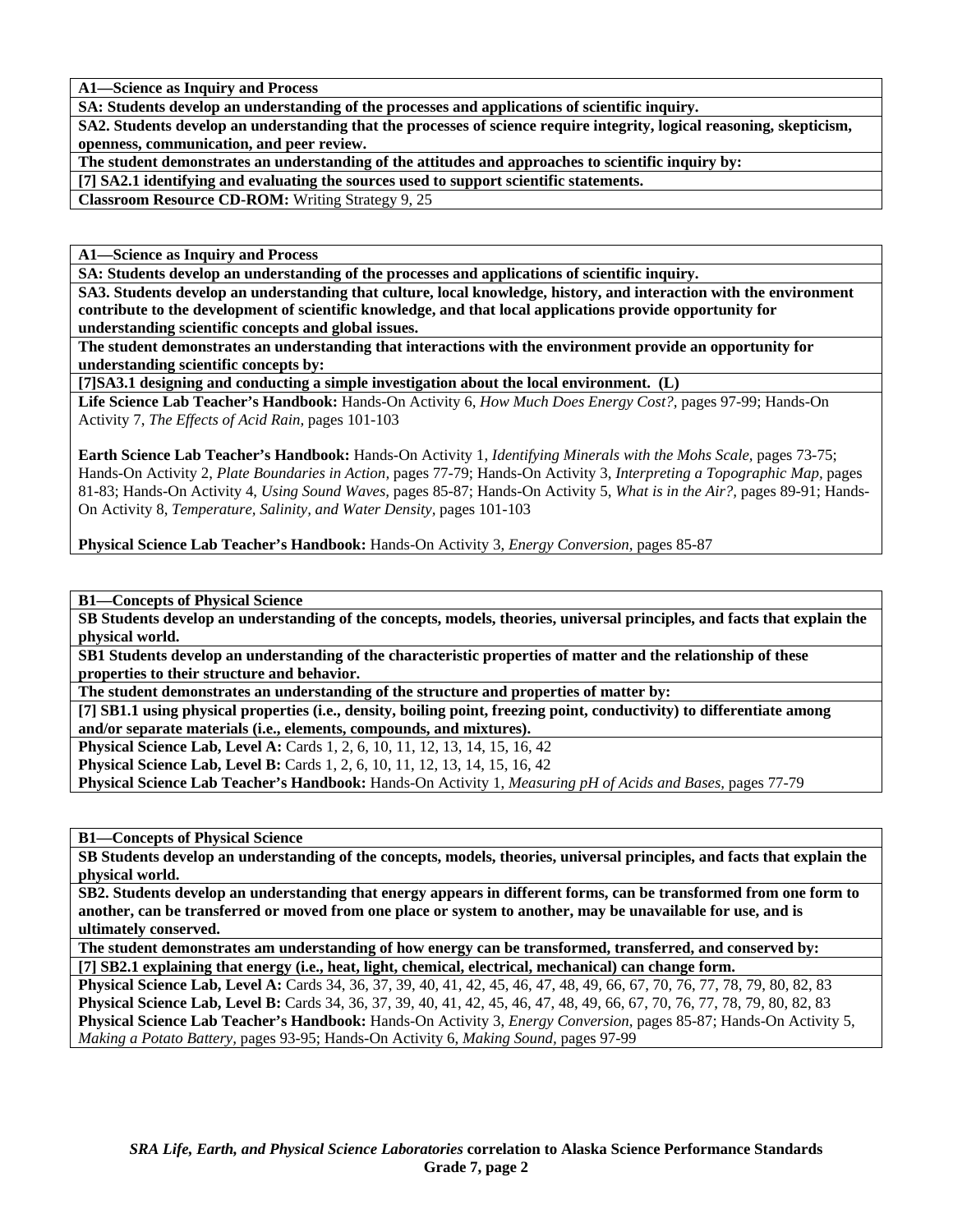**B1—Concepts of Physical Science** 

**SB Students develop an understanding of the concepts, models, theories, universal principles, and facts that explain the physical world.** 

**SB3 Students develop an understanding of the interactions between matter and energy, including physical, chemical, and nuclear changes, and the effects of these interactions on physical systems.** 

**The student demonstrates an understanding of the interactions between matter and energy and the effects of these interactions on systems by:** 

**[7] SB3.1 recognizing that most substances can exist as a solid, liquid, or gas depending on the motion of its particles. Physical Science Lab, Level A: Cards 5, 6, 7, 8, 42** 

**Physical Science Lab, Level B:** Cards 5, 6, 7, 8, 42

**B1—Concepts of Physical Science** 

**SB Students develop an understanding of the concepts, models, theories, universal principles, and facts that explain the physical world.** 

**SB4 Students develop an understanding of motions, forces, their characteristics and relationships, and natural forces and their effects.** 

**The student demonstrates an understanding of motions, forces, their characteristics, relationships, and effects by: [7] SB4.1 illustrating that unbalanced forces will cause an object to accelerate.** 

**Physical Science Lab, Level A:** Cards 54, 55, 56, 57, 58, 59

**Physical Science Lab, Level B:** Cards 54, 55, 56, 57, 58, 59

**Physical Science Lab Teacher's Handbook:** Hands-On Activity 4, *Reducing Friction,* pages 89-91

**B1—Concepts of Physical Science** 

**SB Students develop an understanding of the concepts, models, theories, universal principles, and facts that explain the physical world.** 

**SB4 Students develop an understanding of motions, forces, their characteristics and relationships, and natural forces and their effects.** 

**The student demonstrates an understanding of motions, forces, their characteristics, relationships, and effects by: [7] SB4.2 recognizing that electric current and magnets can exert a force on each other.** 

**Physical Science Lab, Level A:** Cards 66, 67, 74, 75, 76

**Physical Science Lab, Level B:** Cards 66, 67, 74, 75, 76

**B1—Concepts of Physical Science** 

**SB Students develop an understanding of the concepts, models, theories, universal principles, and facts that explain the physical world.** 

**SB4 Students develop an understanding of motions, forces, their characteristics and relationships, and natural forces and their effects.** 

**The student demonstrates an understanding of motions, forces, their characteristics, relationships, and effects by: [7] SB4.3 describing the characteristics of a wave (i.e., amplitude, wavelength, and frequency).** 

**Physical Science Lab, Level A:** Cards 77, 78, 79, 80, 82, 83

**Physical Science Lab, Level B:** Cards 77, 78, 79, 80, 82, 83

**Physical Science Lab Teacher's Handbook:** Hands-On Activity 6, *Making Sound,* pages 97-99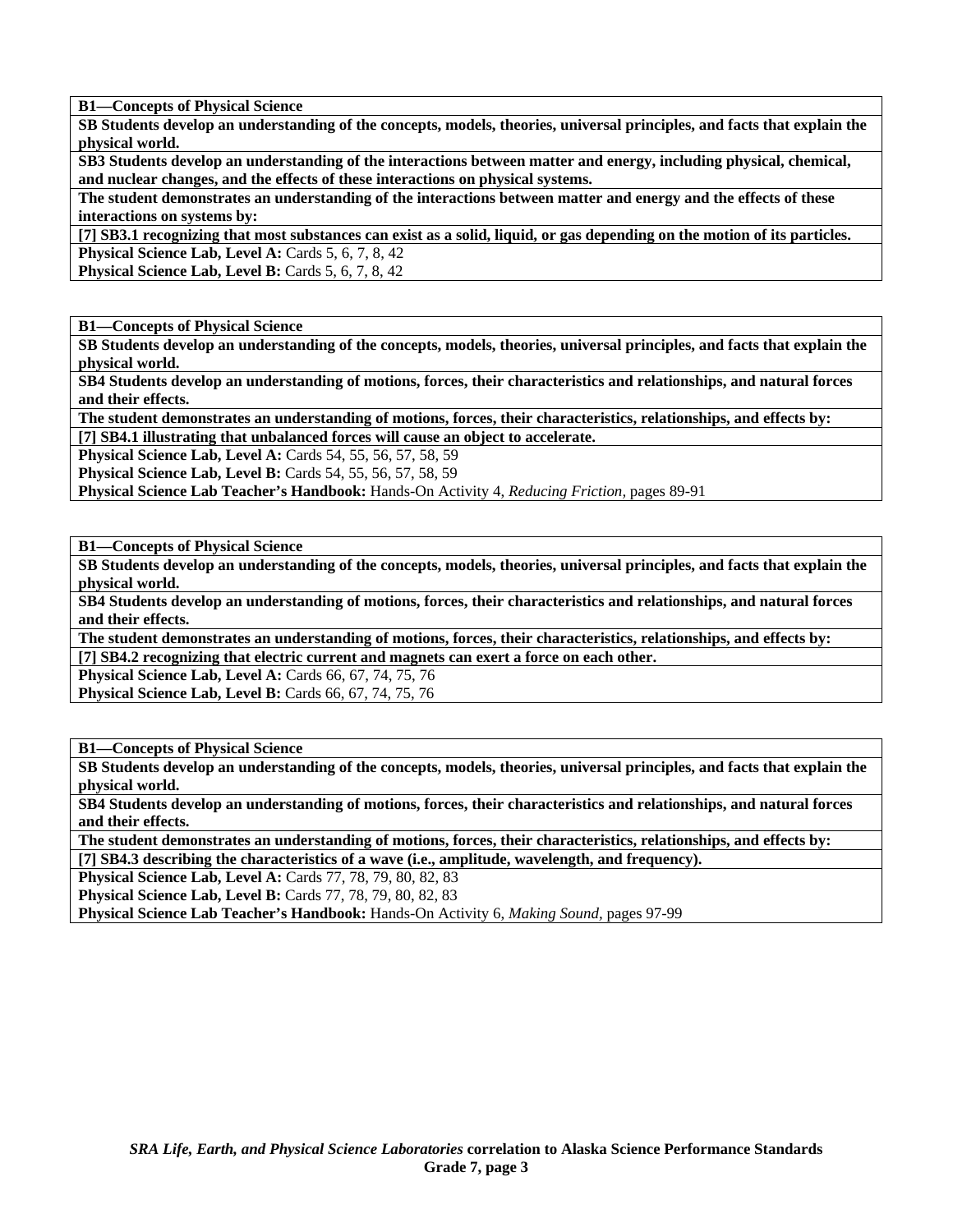**C1—Concepts of Life Science** 

**SC Students develop an understanding of the concepts, models, theories, facts, evidence, systems, and processes of life science.** 

**SB1 Students develop an understanding of how science explains changes in life forms over time, including genetics, heredity, the process of natural selection, and biological evolution.** 

**The student demonstrates an understanding of how science explains changes in life forms over time, including genetics, heredity, the process of natural selection and biological evolution.** 

**[7] SC1.1 comparing and contrasting asexual and sexual reproduction.** 

**Life Science Lab, Level A: Cards 58, 60, 61** 

**Life Science Lab, Level B: Cards 58, 60, 61** 

**C1—Concepts of Life Science** 

**SC Students develop an understanding of the concepts, models, theories, facts, evidence, systems, and processes of life science.** 

**SB1 Students develop an understanding of how science explains changes in life forms over time, including genetics, heredity, the process of natural selection, and biological evolution.** 

**The student demonstrates an understanding of how science explain changes in life forms over time, including genetics, heredity, the process of natural selection and biological evolution.** 

**[7] SC1.2 describing possible outcomes of mutations (i.e., no change, damage, benefit).** 

**Life Science Lab, Level A: Cards 64, 65, 66** 

Life Science Lab, Level B: Cards 64, 65, 66

**C1—Concepts of Life Science** 

**SC Students develop an understanding of the concepts, models, theories, facts, evidence, systems, and processes of life science.** 

**SB2 Students develop an understanding of the structure, function, behavior, development, life cycles, and diversity of living organisms.** 

**The student demonstrates an understanding of the structure, function, behavior, development, life cycles, and diversity of living organisms by:** 

**[7] SC2.1 describing the basic structure and function of plant and animal cells.** 

Life Science Lab, Level A: Cards 6, 7, 8, 9

**Life Science Lab, Level B:** Cards 6, 7, 8, 9

**Life Science Lab Teacher's Handbook:** Hands-On Activity 1, *Examining Cells,* pages 77-79

**C1—Concepts of Life Science** 

**SC Students develop an understanding of the concepts, models, theories, facts, evidence, systems, and processes of life science.** 

**SB2 Students develop an understanding of the structure, function, behavior, development, life cycles, and diversity of living organisms.** 

**The student demonstrates an understanding of the structure, function, behavior, development, life cycles, and diversity of living organisms by:** 

**[7] SC2.2 identifying the seven levels of classification of organisms.** 

Life Science Lab, Level A: Cards 2, 3, 11, 12, 13, 14, 15, 16, 17, 18, 19, 20, 21, 22, 25, 27, 28, 29, 30, 31, 32, 33, 34, 35, 36, 37, 38, 39, 40

Life Science Lab, Level B: Cards 2, 3, 11, 12, 13, 14, 15, 16, 17, 18, 19, 20, 21, 22, 25, 27, 28, 29, 30, 31, 32, 33, 34, 35, 36, 37, 38, 39, 40

**Life Science Lab Teacher's Handbook:** Hands-On Activity 2, *Culturing Bacteria,* pages 81-83; Hands-On Activity 3, *Investigating Arthropods,* pages 85-87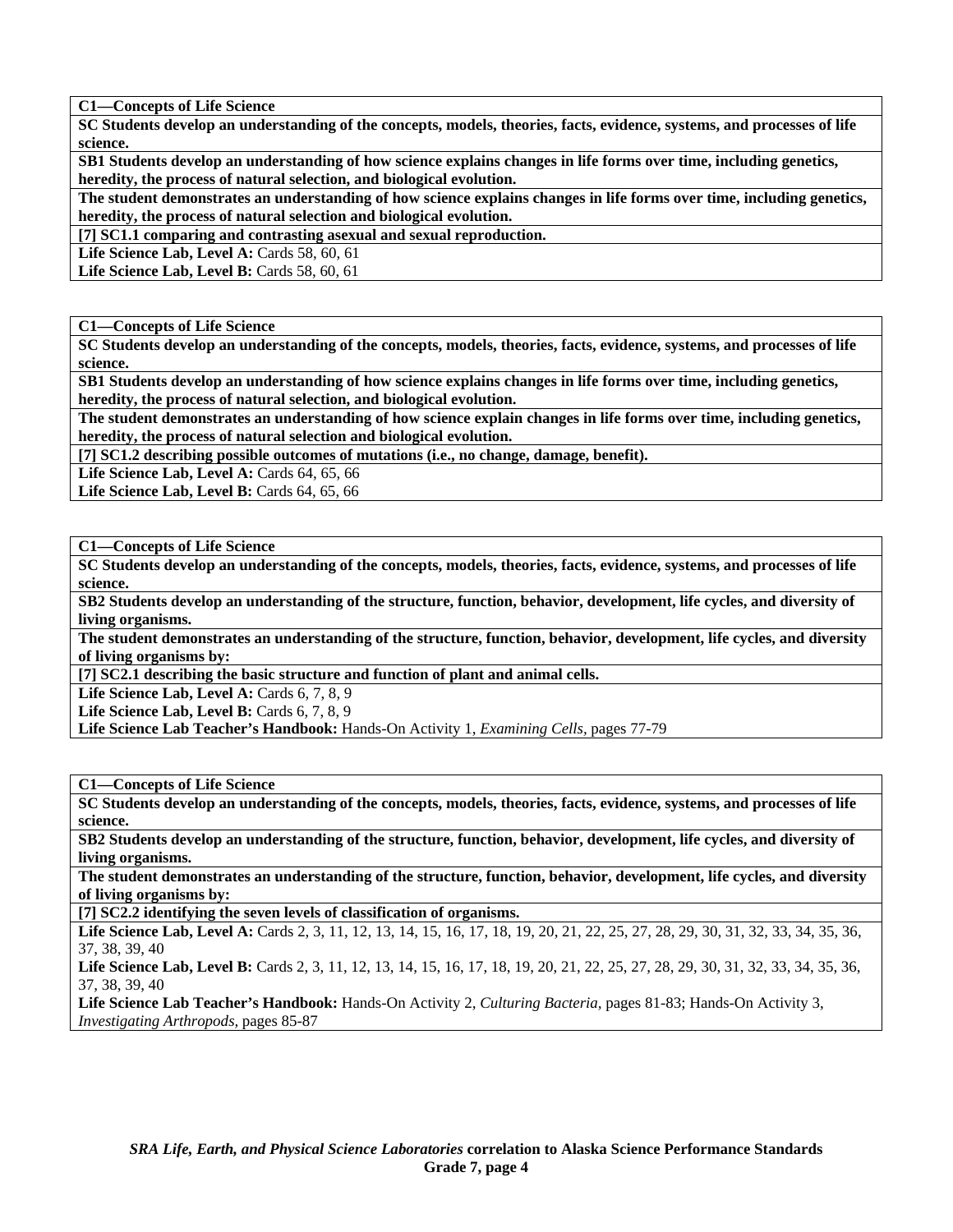**C1—Concepts of Life Science** 

**SC Students develop an understanding of the concepts, models, theories, facts, evidence, systems, and processes of life science.** 

**SB2 Students develop an understanding of the structure, function, behavior, development, life cycles, and diversity of living organisms.** 

**The student demonstrates an understanding of the structure, function, behavior, development, life cycles, and diversity of living organisms by:** 

**[7] SC2.3 identifying and describing the functions of human organs (i.e., heart, lungs, brain).** 

**Life Science Lab, Level A:** Cards 45, 46, 47, 48, 49, 50, 51, 52, 53, 54, 55, 56, 57, 58

**Life Science Lab, Level B:** Cards 45, 46, 47, 48, 49, 50, 51, 52, 53, 54, 55, 56, 57, 58

**Life Science Lab Teacher's Handbook:** Hands-On Activity 4, *Your Cardiovascular System,* pages 89-91

**C1—Concepts of Life Science** 

**SC Students develop an understanding of the concepts, models, theories, facts, evidence, systems, and processes of life science.** 

**SB3 Students develop an understanding that all organisms are linked to each other and their physical environments through the transfer of matter and energy.** 

**The student demonstrates an understanding that all organisms are linked to each other and they physical environments through the transfer and transformation of matter and energy by:** 

**[7] SC3.1 recognizing and explaining that organisms can cause physical and chemical changes (e.g., digestion, growth, respiration, photosynthesis) to matter and recognizing and explaining the importance of energy transfer in these changes.** 

Life Science Lab, Level A: Cards 1, 7, 9, 13, 16, 17, 45, 46, 50, 51, 76, 77

**Life Science Lab, Level B:** Cards 1, 7, 9, 13, 16, 17, 45, 46, 50, 51, 76, 77

**Life Science Lab Teacher's Handbook:** Hands-On Activity 6, *How Much Does Energy Cost?,* pages 97-99

**C1—Concepts of Life Science** 

**SC Students develop an understanding of the concepts, models, theories, facts, evidence, systems, and processes of life science.** 

**SB3 Students develop an understanding that all organisms are linked to each other and their physical environments through the transfer of matter and energy.** 

**The student demonstrates an understanding that all organisms are linked to each other and they physical environments through the transfer and transformation of matter and energy by:** 

**[7] SC3.2 classifying organisms within a food web as producers, consumers, or decomposers.** 

**Life Science Lab, Level A: Cards 13, 16, 17, 76, 77 Life Science Lab, Level B: Cards 13, 16, 17, 76, 77** 

**D1—Concepts of Earth Science** 

**SD Students develop an understanding of the concepts, processes, theories, models, evidence, and systems of earth and space sciences.** 

**SD1 Students demonstrate an understanding of Earth's geochemical cycles.** 

**The student demonstrates an understanding of geochemical cycles by:** 

**[7]SD1.1 describing the rock cycle and its relationship to igneous, metamorphic, and sedimentary rocks. (L)** 

**Earth Science Lab, Level A: Cards 6, 7, 8, 9** 

**Earth Science Lab, Level B: Cards 6, 7, 8, 9**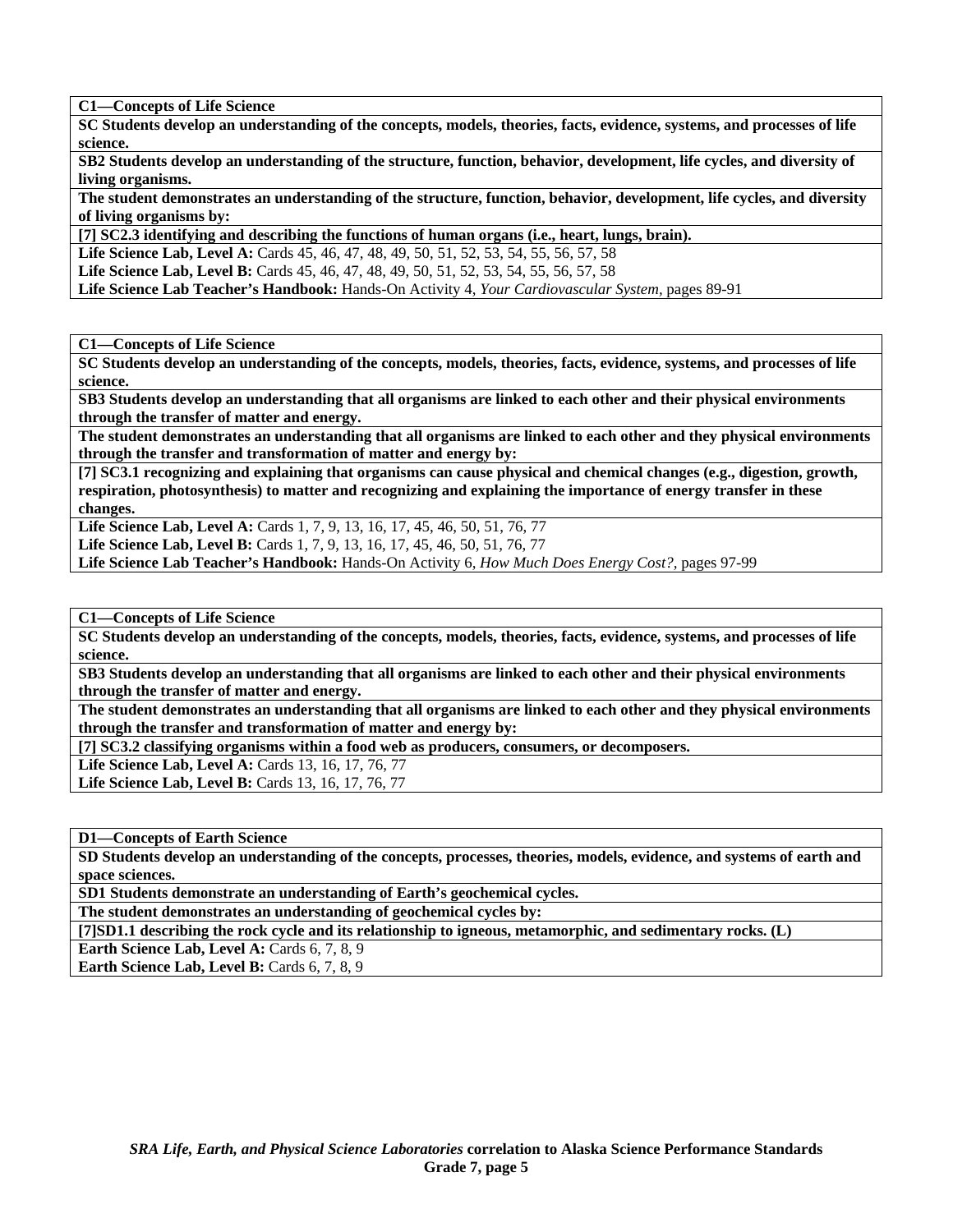**SD Students develop an understanding of the concepts, processes, theories, models, evidence, and systems of earth and space sciences.** 

**SD1 Students demonstrate an understanding of Earth's geochemical cycles.** 

**The student demonstrates an understanding of geochemical cycles by:** 

**[7]SD1.2 explaining the water cycle's connection to changes in the Earth's surface.** 

Life Science Lab, Level A: Card 87

**Life Science Lab, Level B:** Card 87

**Earth Science Lab, Level A:** Cards 22, 24, 25, 26, 27, 28 **Earth Science Lab, Level B:** Cards 22, 24, 25, 26, 27, 28

**D1—Concepts of Earth Science** 

**SD Students develop an understanding of the concepts, processes, theories, models, evidence, and systems of earth and space sciences.** 

**SD2 Students demonstrate an understanding of the origins, ongoing processes, and forces that shape the structure, composition, and physical history of the Earth.** 

**The student demonstrates an understanding of the forces that shape Earth by:** 

**[7]SD2.1 identifying strategies (e.g., reforestation, dikes, wind breaks, off road activity guidelines) for minimizing erosion.** 

**Life Science Lab, Level A:** Cards 85, 87, 88 **Life Science Lab, Level B: Cards 85, 87, 88** 

**Earth Science Lab, Level A: Card 29 Earth Science Lab, Level B:** Card 29

**D1—Concepts of Earth Science** 

**SD Students develop an understanding of the concepts, processes, theories, models, evidence, and systems of earth and space sciences.** 

**SD2 Students demonstrate an understanding of the origins, ongoing processes, and forces that shape the structure, composition, and physical history of the Earth.** 

**The student demonstrates an understanding of the forces that shape Earth by:** 

**[7]SD2.2 describing how the movement of the tectonic plates results in both slow changes (formation of mountains, ocean floors, and basins) and short-term events (e.g., volcanic eruptions, seismic waves, and earthquakes on the surface. Earth Science Lab, Level A: Cards 2, 10, 11, 12, 13, 14, 15, 16, 17, 88** 

**Earth Science Lab, Level B:** Cards 2, 10, 11, 12, 13, 14, 15, 16, 17, 88

**Earth Science Lab Teacher's Handbook:** Hands-On Activity 2, *Plate Boundaries in Action,* pages 77-79

**D1—Concepts of Earth Science** 

**SD Students develop an understanding of the concepts, processes, theories, models, evidence, and systems of earth and space sciences.** 

**SD3 Students demonstrate an understanding of the cyclical changes controlled by energy from the sun and by Earth's position and motion in our solar system.** 

**The student demonstrates an understanding of cycles influenced by energy from the sun and by Earth's position and motion in our solar system by:** 

**[7]SD3.1 describing the weather using accepted meteorological terms (e.g., pressure systems, fronts, precipitation).** 

**Earth Science Lab, Level A:** Cards 38, 39, 40, 41, 42, 43, 44, 45, 46, 47, 48, 49, 50, 51, 52, 53, 54 **Earth Science Lab, Level B:** Cards 38, 39, 40, 41, 42, 43, 44, 45, 46, 47, 48, 49, 50, 51, 52, 53, 54

**Earth Science Lab Teacher's Handbook:** Hands-On Activity 6, *Modeling a Tornado,* pages 93-95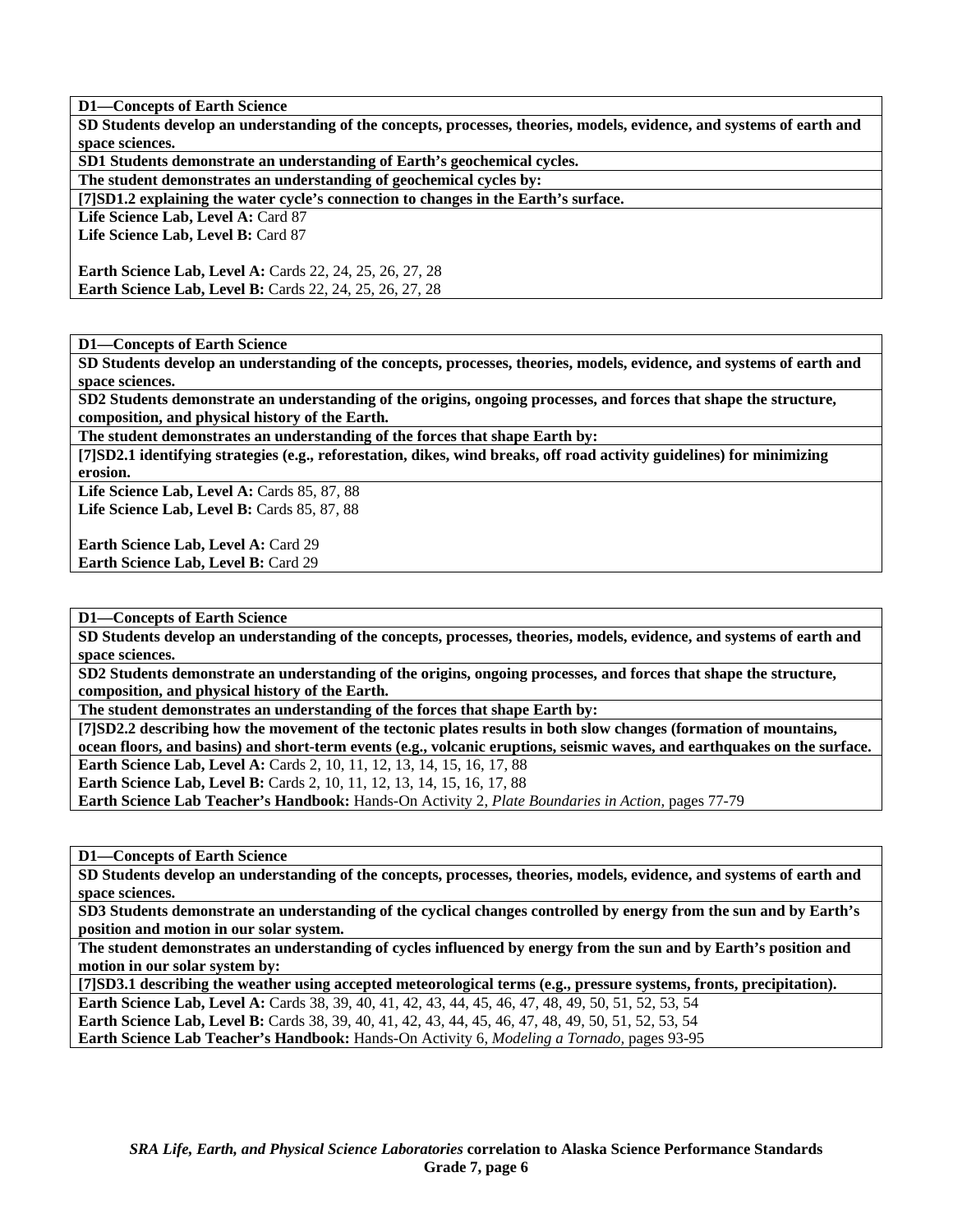**SD Students develop an understanding of the concepts, processes, theories, models, evidence, and systems of earth and space sciences.** 

**SD3 Students demonstrate an understanding of the cyclical changes controlled by energy from the sun and by Earth's position and motion in our solar system.** 

**The student demonstrates an understanding of cycles influenced by energy from the sun and by Earth's position and motion in our solar system by:** 

**[7]SD3.2 recognizing the relationship between phase changes (i.e., sublimation, condensation, evaporation) and energy transfer.** 

**Earth Science Lab, Level A: Cards 38, 47, 48, 49 Earth Science Lab, Level B: Cards 38, 47, 48, 49** 

**D1—Concepts of Earth Science** 

**SD Students develop an understanding of the concepts, processes, theories, models, evidence, and systems of earth and space sciences.** 

**SD4 Students demonstrate an understanding of the theories regarding the evolution of the universe.** 

**The student demonstrates an understanding of the theories regarding the origin and evolution of the universe by:** 

**[7]SD4.1 comparing and contrasting characteristics of planets and stars (i.e., light reflecting, light emitting, orbiting, orbited, composition).** 

**Earth Science Lab, Level A:** Cards 67, 69, 70, 71, 72, 75, 76 **Earth Science Lab, Level B:** Cards 67, 69, 70, 71, 72, 75, 76

**D1—Concepts of Earth Science** 

**SD Students develop an understanding of the concepts, processes, theories, models, evidence, and systems of earth and space sciences.** 

**SD4 Students demonstrate an understanding of the theories regarding the evolution of the universe.** 

**The student demonstrates an understanding of the theories regarding the origin and evolution of the universe by:** 

**[7]SD4.2 using light-years to describe distances between objects in the universe.** 

**Earth Science Lab, Level A: Card 74** 

**Earth Science Lab, Level B: Card 74** 

**E1—Science and Technology** 

**SE Students develop an understanding of the relationships among science, technology, and society.** 

**SE1 Students develop an understanding of how scientific knowledge and technology are used in making decisions about issues, innovations, and responses to problems and everyday events.** 

**The student demonstrates an understanding of how to integrate scientific knowledge and technology to address problems by:** 

**[7]SE1.1 describing how public policy affects the student's life (e.g., public waste disposal).** 

Life Science Lab, Level A: Cards 87, 88, 89, 90

**Life Science Lab, Level B: Cards 87, 88, 89, 90** 

**Earth Science Lab, Level A: Cards 37, 42, 59, 60, 61, 86 Earth Science Lab, Level B:** Cards 37, 42, 59, 60, 61, 86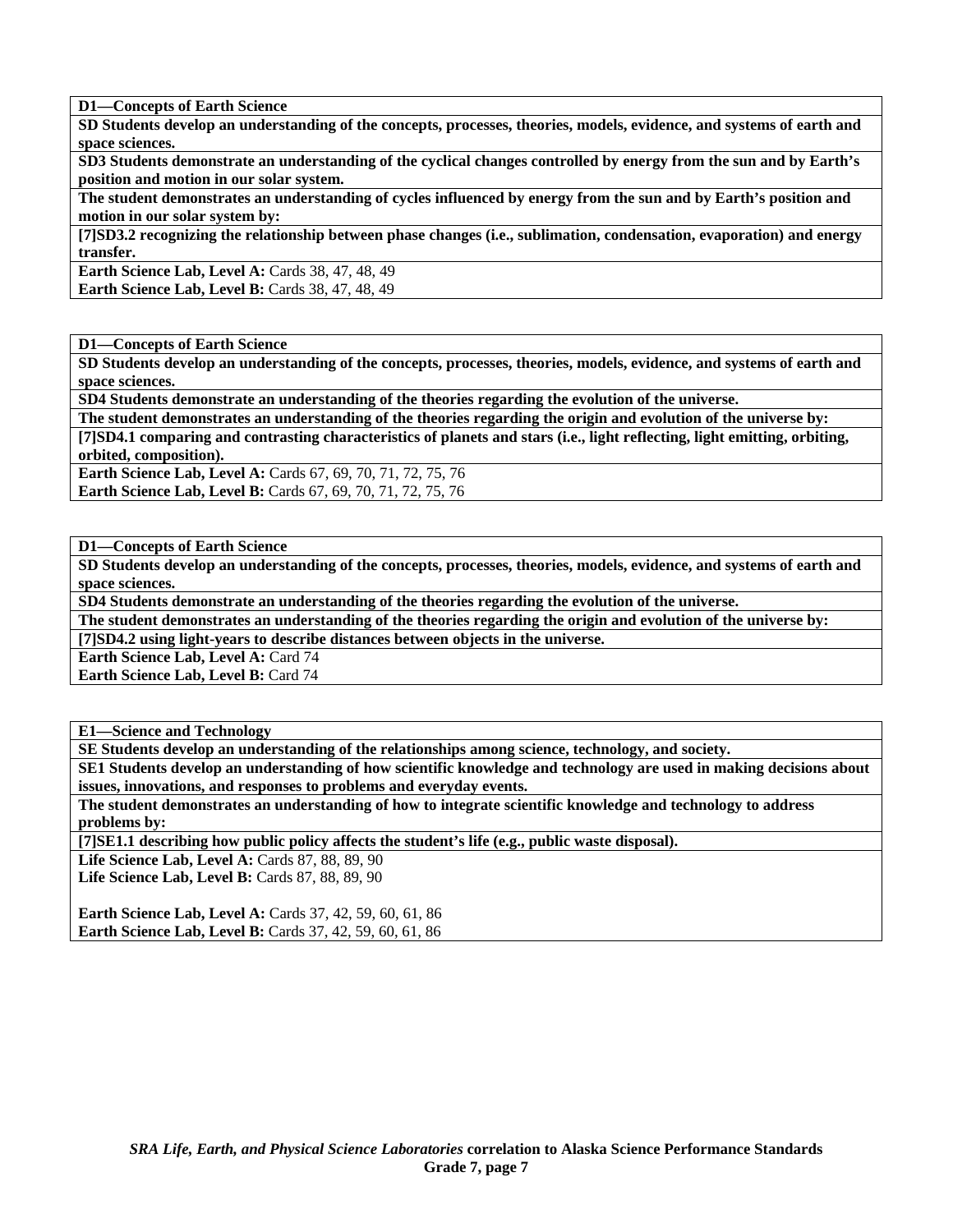**E1—Science and Technology** 

**SE Students develop an understanding of the relationships among science, technology, and society. SE2 Students develop an understanding that solving problems involves different ways of thinking, perspectives, and curiosity that lead to the exploration of multiple paths that are analyzed using scientific, technological, and social merits.** 

**The student demonstrates an understanding that solving problems involves different ways of thinking by:** 

**[7]SE2.1 identifying, designing, testing, and revising solutions to a local problem. (L)** 

**Life Science Lab, Level A: Cards 85, 86, 87, 88, 89, 90** 

**Life Science Lab, Level B: Cards 85, 86, 87, 88, 89, 90** 

**Life Science Lab Teacher's Handbook:** Hands-On Activity 7, *The Effects of Acid Rain,* pages 101-103

**Earth Science Lab, Level A: Cards 37, 52, 59, 60, 61, 86 Earth Science Lab, Level B:** Cards 37, 42, 59, 60, 62, 86 **Earth Science Lab Teacher's Handbook:** Hands-On Activity 5, *What is in the Air?,* pages 89-91

**E1—Science and Technology** 

**SE Students develop an understanding of the relationships among science, technology, and society.** 

**SE2 Students develop an understanding that solving problems involves different ways of thinking, perspectives, and curiosity that lead to the exploration of multiple paths that are analyzed using scientific, technological, and social merits.** 

**The student demonstrates an understanding that solving problems involves different ways of thinking by: [7]SE2.2 comparing the student's work to that of peers in order to identify multiple paths that can be used to investigate a question or problem. (L)** 

**Life Science Lab Teacher's Handbook:** Hands-On Activity 1, *Examining Cells,* pages 77-79; Hands-On Activity 2, *Culturing Bacteria,* pages 81-83; Hands-On Activity 3, *Investigating Arthropods,* pages 85-87; Hands-On Activity 4, *Your Cardiovascular System,* pages 89-91; Hands-On Activity 5, *Making Fossils,* pages 93-95; Hands-On Activity 6, *How Much Does Energy Cost?,* pages 97-99; Hands-On Activity 7, *The Effects of Acid Rain,* pages 101-103

**Earth Science Lab Teacher's Handbook:** Hands-On Activity 1, *Identifying Minerals with the Mohs Scale,* pages 73-75; Hands-On Activity 2, *Plate Boundaries in Action,* pages 77-79; Hands-On Activity 3, *Interpreting a Topographic Map,* pages 81-83; Hands-On Activity 4, *Using Sound Waves,* pages 85-87; Hands-On Activity 5, *What is in the Air?,* pages 89-91; Hands-On Activity 6, *Modeling a Tornado,* pages 93-95; Hands-On Activity 7, *Sizes in the Solar System,* pages 97-99; Hands-On Activity 8, *Temperature, Salinity, and Water Density,* pages 101-103

**Physical Science Lab Teacher's Handbook:** Hands-On Activity 1, *Measuring pH of Acids and Bases,* pages 77-79; Hands-On Activity 2, *Chemical Reaction Rates,* pages 81-83; Hands-On Activity 3, *Energy Conversion,* pages 85-87; Hands-On Activity 4, *Reducing Friction,* pages 89-91; Hands-On Activity 5, *Making a Potato Battery,* pages 93-95; Hands-On Activity 6, *Making Sound,* pages 97-99

**E1—Science and Technology** 

**SE Students develop an understanding of the relationships among science, technology, and society.** 

**SE3 Students develop an understanding of how scientific discoveries and technological innovations affect and are affected by our lives and cultures.** 

**The student demonstrates an understanding of how scientific discoveries and technological innovations affect our lives and society by:** 

**[7]SE3.1 recognizing the effects of a past scientific discovery, invention, or scientific breakthrough (e.g., DDT, internal combustion engine).** 

**Life Science Lab, Level A: Cards 5, 49, 59, 64, 69, 87, 88, 89, 90 Life Science Lab, Level B:** Cards 5, 49, 59, 64, 69, 87, 88, 89, 90

**Earth Science Lab, Level A: Cards 16, 20, 31, 37, 42, 51, 54, 79, 80, 81, 88 Earth Science Lab, Level B:** Cards 16, 20, 31, 37, 42, 51, 54, 79, 80, 81, 88

**Physical Science Lab, Level A: Cards 33, 35, 70, 72, 73, 76, 81, 84, 90 Physical Science Lab, Level B:** Cards 33, 35, 70, 72, 73, 76, 81, 84, 90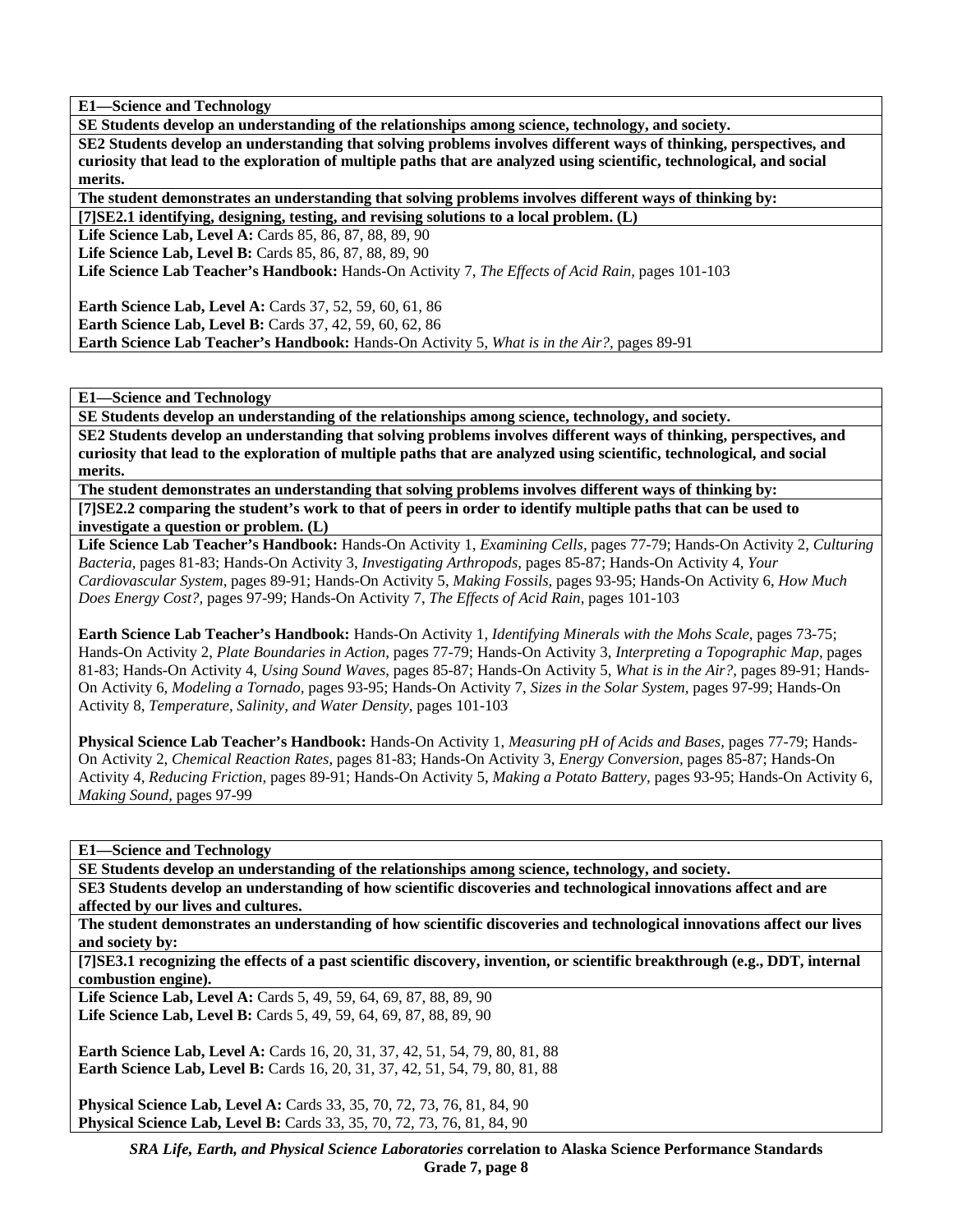**F1—Cultural, Social, Personal Perspectives, and Science** 

**SF Students develop an understanding of the dynamic relationships among scientific, cultural, social, and personal perspectives.** 

**SF1 Students develop an understanding of the interrelationships among individuals, cultures, societies, science, and technology.** 

**The student demonstrates an understanding of the dynamic relationships among scientific, cultural, social, and personal perspectives by:** 

**[7] SF1.1-SF3.1 investigating the basis of knowledge (e.g., describing and predicting weather) and sharing that information. (L)** 

**Life Science Lab Teacher's Handbook:** Hands-On Activity 1, *Examining Cells,* pages 77-79; Hands-On Activity 2, *Culturing Bacteria,* pages 81-83; Hands-On Activity 3, *Investigating Arthropods,* pages 85-87; Hands-On Activity 4, *Your Cardiovascular System,* pages 89-91; Hands-On Activity 5, *Making Fossils,* pages 93-95; Hands-On Activity 6, *How Much Does Energy Cost?,* pages 97-99; Hands-On Activity 7, *The Effects of Acid Rain,* pages 101-103

**Earth Science Lab Teacher's Handbook:** Hands-On Activity 1, *Identifying Minerals with the Mohs Scale,* pages 73-75; Hands-On Activity 2, *Plate Boundaries in Action,* pages 77-79; Hands-On Activity 3, *Interpreting a Topographic Map,* pages 81-83; Hands-On Activity 4, *Using Sound Waves,* pages 85-87; Hands-On Activity 5, *What is in the Air?,* pages 89-91; Hands-On Activity 6, *Modeling a Tornado,* pages 93-95; Hands-On Activity 7, *Sizes in the Solar System,* pages 97-99; Hands-On Activity 8, *Temperature, Salinity, and Water Density,* pages 101-103

**Physical Science Lab Teacher's Handbook:** Hands-On Activity 1, *Measuring pH of Acids and Bases,* pages 77-79; Hands-On Activity 2, *Chemical Reaction Rates,* pages 81-83; Hands-On Activity 3, *Energy Conversion,* pages 85-87; Hands-On Activity 4, *Reducing Friction,* pages 89-91; Hands-On Activity 5, *Making a Potato Battery,* pages 93-95; Hands-On Activity 6, *Making Sound,* pages 97-99

**G1—History and Nature of Science** 

**SG Students develop an understanding that historical perspectives of scientific explanations demonstrate that scientific knowledge changes over time, building on prior knowledge.** 

**SG2 Students develop an understanding that the advancement of scientific knowledge embraces innovation and requires empirical evidence, repeatable investigations, logical arguments, and critical review in striving for the best possible explanations of the natural world.** 

**The student demonstrates an understanding of the bases of the advancement of scientific knowledge by: [7] SG2.1 explaining differences in results of repeated experiments.** 

**Life Science Lab Teacher's Handbook:** Hands-On Activity 1, *Examining Cells,* pages 77-79; Hands-On Activity 2, *Culturing Bacteria,* pages 81-83; Hands-On Activity 3, *Investigating Arthropods,* pages 85-87; Hands-On Activity 4, *Your Cardiovascular System,* pages 89-91; Hands-On Activity 5, *Making Fossils,* pages 93-95; Hands-On Activity 6, *How Much Does Energy Cost?,* pages 97-99; Hands-On Activity 7, *The Effects of Acid Rain,* pages 101-103

**Earth Science Lab Teacher's Handbook:** Hands-On Activity 1, *Identifying Minerals with the Mohs Scale,* pages 73-75; Hands-On Activity 2, *Plate Boundaries in Action,* pages 77-79; Hands-On Activity 3, *Interpreting a Topographic Map,* pages 81-83; Hands-On Activity 4, *Using Sound Waves,* pages 85-87; Hands-On Activity 5, *What is in the Air?,* pages 89-91; Hands-On Activity 6, *Modeling a Tornado,* pages 93-95; Hands-On Activity 7, *Sizes in the Solar System,* pages 97-99; Hands-On Activity 8, *Temperature, Salinity, and Water Density,* pages 101-103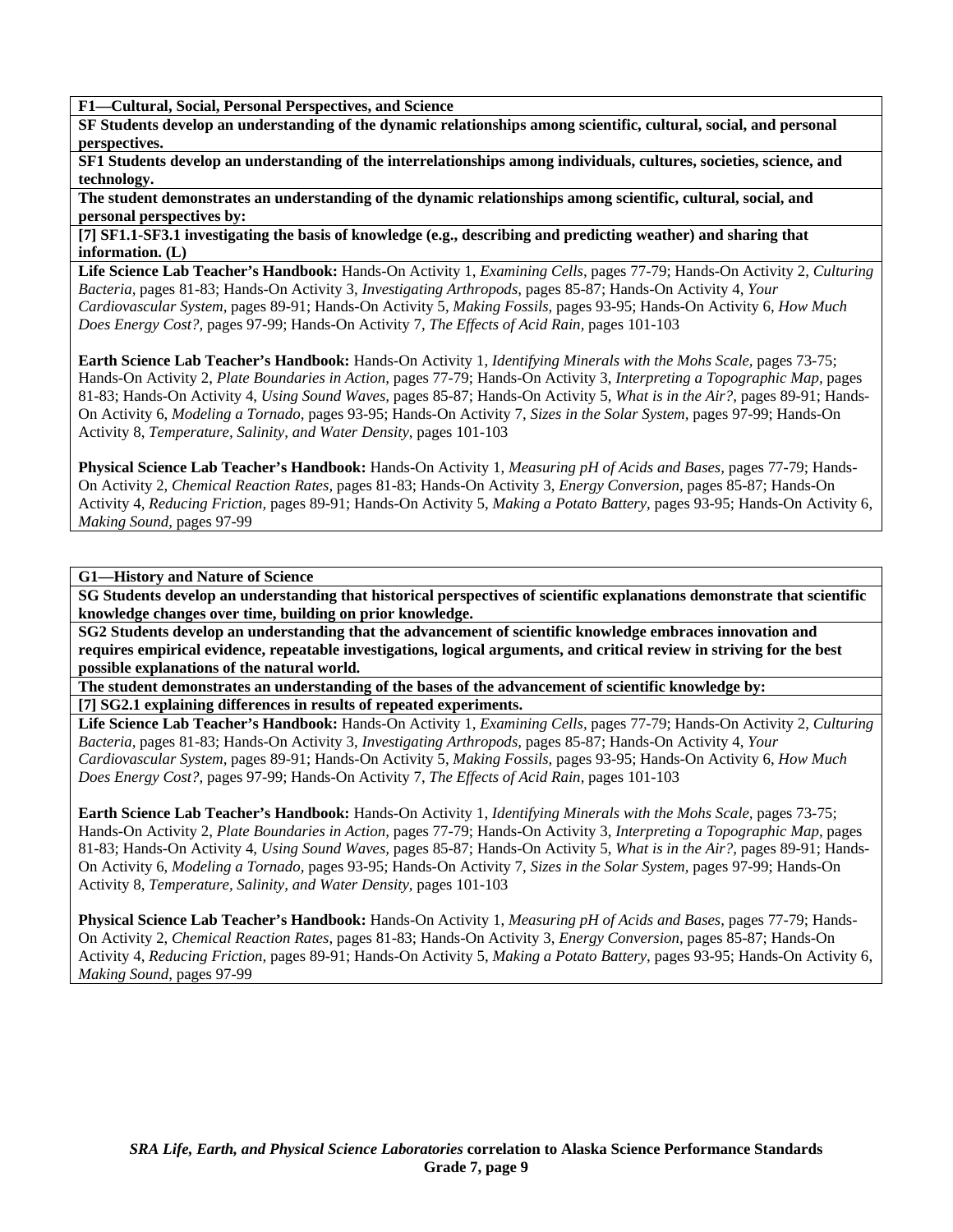**G1—History and Nature of Science** 

**SG Students develop an understanding that historical perspectives of scientific explanations demonstrate that scientific knowledge changes over time, building on prior knowledge.** 

**SG3 Students develop an understanding that scientific knowledge is ongoing and subject to change as new evidence becomes available through experimental and/or observational confirmation(s).** 

**The student demonstrates an understanding that scientific knowledge is ongoing and subject to change by:** 

**[7] SG3.1 revising a personal idea when presented with experimental/observational data inconsistent with that personal idea (e.g., the rates of falling bodies of different masses). (L)** 

This concept is not covered at this level.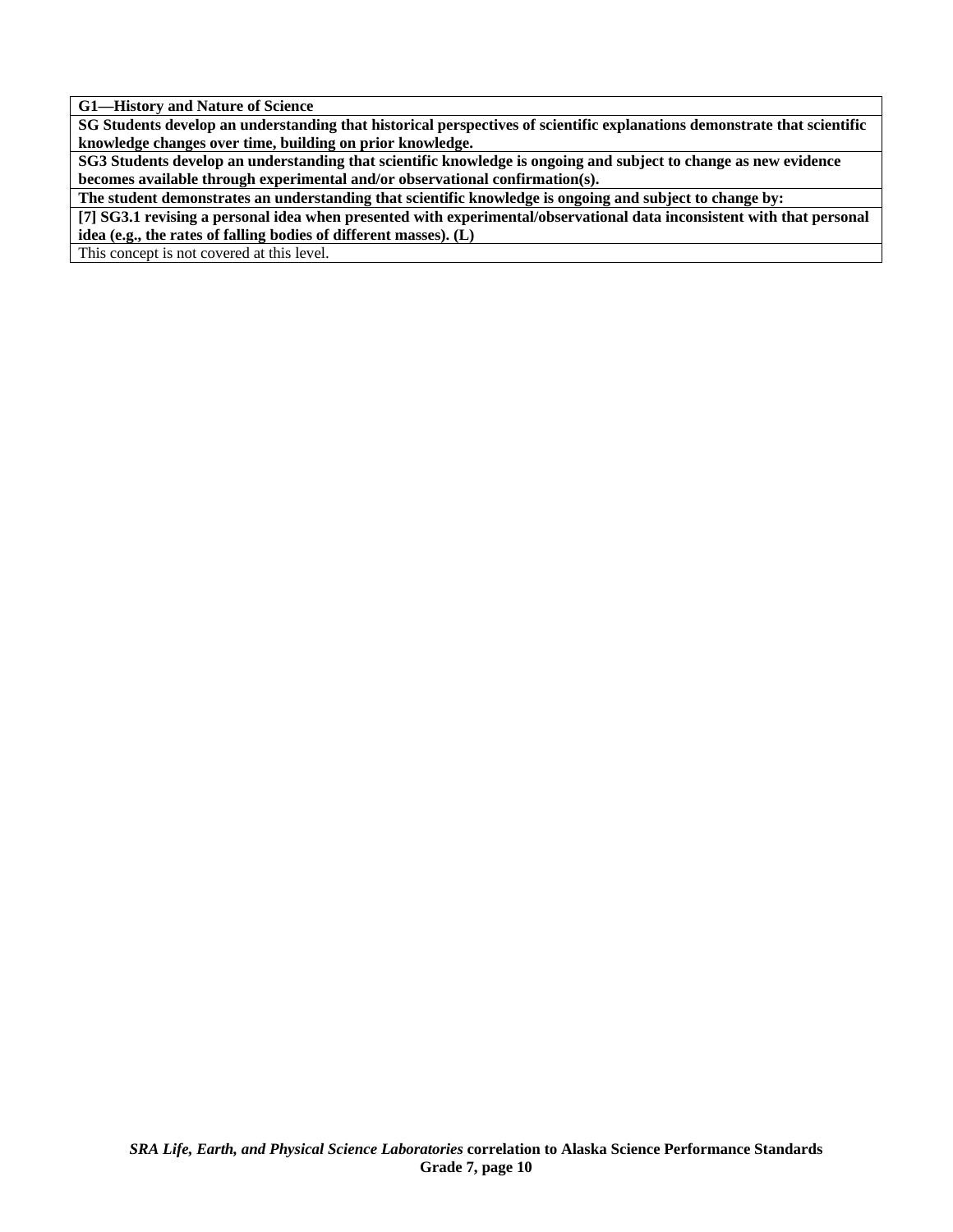## *SRA Life, Earth, and Physical Science Laboratories*  **correlation to Alaska Science Performance Standards Grade 8**

*SRA Life, Earth, and Physical Science Laboratories* provide core science content in an alternate reading format. Each *SRA Science Lab* contains 180 Science Cards covering key science concepts and vocabulary. Each lab covers 90 different science topics presented at two different reading levels to meet varied student abilities. The *Teacher's Handbook* includes hands-on inquiry activities as well as vocabulary building exercises. The *Classroom Resource CD-ROM* includes Writing Strategies in Science along with tests and vocabulary games.

**A1—Science as Inquiry and Process** 

**SA: Students develop an understanding of the processes and applications of scientific inquiry.** 

**SA1. Students develop an understanding of the processes of science used to investigate problems, design and conduct repeatable scientific investigations, and defend scientific arguments.** 

**The student develops an understanding of the processes of science by:** 

**[8] SA1.1 asking questions, predicting, observing, describing, measuring, classifying, making generalizations, inferring, and communicating.** 

**Life Science Lab Teacher's Handbook:** Hands-On Activity 1, *Examining Cells,* pages 77-79; Hands-On Activity 2, *Culturing Bacteria,* pages 81-83; Hands-On Activity 3, *Investigating Arthropods,* pages 85-87; Hands-On Activity 4, *Your Cardiovascular System,* pages 89-91; Hands-On Activity 5, *Making Fossils,* pages 93-95; Hands-On Activity 6, *How Much Does Energy Cost?,* pages 97-99; Hands-On Activity 7, *The Effects of Acid Rain,* pages 101-103

**Earth Science Lab Teacher's Handbook:** Hands-On Activity 1, *Identifying Minerals with the Mohs Scale,* pages 73-75; Hands-On Activity 2, *Plate Boundaries in Action,* pages 77-79; Hands-On Activity 3, *Interpreting a Topographic Map,* pages 81-83; Hands-On Activity 4, *Using Sound Waves,* pages 85-87; Hands-On Activity 5, *What is in the Air?,* pages 89-91; Hands-On Activity 6, *Modeling a Tornado,* pages 93-95; Hands-On Activity 7, *Sizes in the Solar System,* pages 97-99; Hands-On Activity 8, *Temperature, Salinity, and Water Density,* pages 101-103

**Physical Science Lab Teacher's Handbook:** Hands-On Activity 1, *Measuring pH of Acids and Bases,* pages 77-79; Hands-On Activity 2, *Chemical Reaction Rates,* pages 81-83; Hands-On Activity 3, *Energy Conversion,* pages 85-87; Hands-On Activity 4, *Reducing Friction,* pages 89-91; Hands-On Activity 5, *Making a Potato Battery,* pages 93-95; Hands-On Activity 6, *Making Sound,* pages 97-99

**A1—Science as Inquiry and Process** 

**SA: Students develop an understanding of the processes and applications of scientific inquiry.** 

**SA1. Students develop an understanding of the processes of science used to investigate problems, design and conduct repeatable scientific investigations, and defend scientific arguments.** 

**The student develops an understanding of the processes of science by:** 

**[8] SA1.2 collaborating to design and conduct simple repeatable investigations, in order to record, analyze (i.e., range, mean, median, mode), interpret data, and present findings. (L)** 

**Life Science Lab Teacher's Handbook:** Hands-On Activity 1, *Examining Cells,* pages 77-79; Hands-On Activity 2, *Culturing Bacteria,* pages 81-83; Hands-On Activity 3, *Investigating Arthropods,* pages 85-87; Hands-On Activity 4, *Your Cardiovascular System,* pages 89-91; Hands-On Activity 5, *Making Fossils,* pages 93-95; Hands-On Activity 6, *How Much Does Energy Cost?,* pages 97-99; Hands-On Activity 7, *The Effects of Acid Rain,* pages 101-103

**Earth Science Lab Teacher's Handbook:** Hands-On Activity 1, *Identifying Minerals with the Mohs Scale,* pages 73-75; Hands-On Activity 2, *Plate Boundaries in Action,* pages 77-79; Hands-On Activity 3, *Interpreting a Topographic Map,* pages 81-83; Hands-On Activity 4, *Using Sound Waves,* pages 85-87; Hands-On Activity 5, *What is in the Air?,* pages 89-91; Hands-On Activity 6, *Modeling a Tornado,* pages 93-95; Hands-On Activity 7, *Sizes in the Solar System,* pages 97-99; Hands-On Activity 8, *Temperature, Salinity, and Water Density,* pages 101-103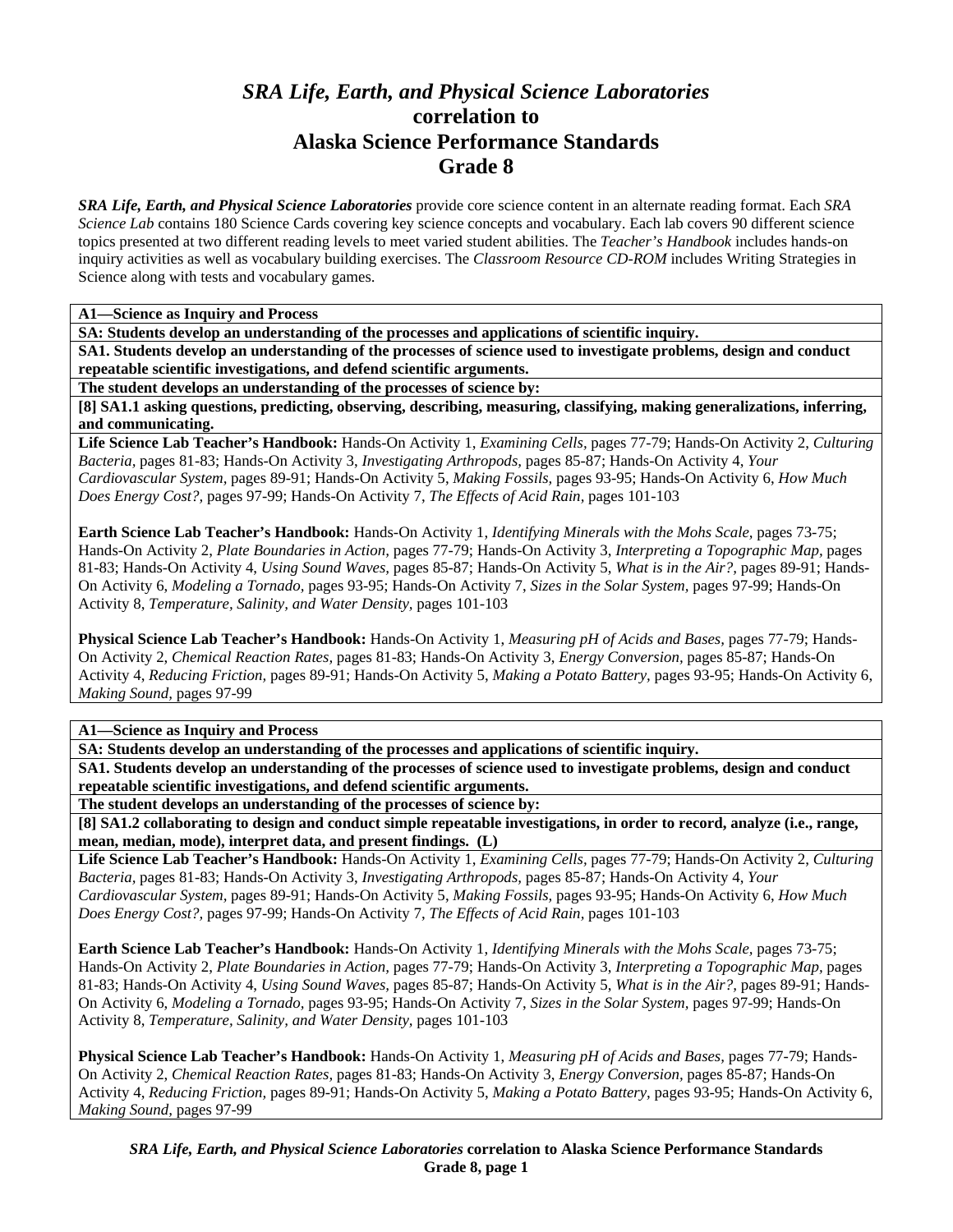**A1—Science as Inquiry and Process** 

**SA: Students develop an understanding of the processes and applications of scientific inquiry.** 

**SA2. Students develop an understanding that the processes of science require integrity, logical reasoning, skepticism, openness, communication, and peer review.** 

**The student demonstrates an understanding of the attitudes and approaches to scientific inquiry by:** 

**[8] SA2.1 recognizing and analyzing differing scientific explanations and models.** 

**Life Science Lab Teacher's Handbook:** Hands-On Activity 1, *Examining Cells,* pages 77-79; Hands-On Activity 2, *Culturing Bacteria,* pages 81-83; Hands-On Activity 3, *Investigating Arthropods,* pages 85-87; Hands-On Activity 4, *Your Cardiovascular System,* pages 89-91; Hands-On Activity 5, *Making Fossils,* pages 93-95; Hands-On Activity 6, *How Much Does Energy Cost?,* pages 97-99; Hands-On Activity 7, *The Effects of Acid Rain,* pages 101-103

**Earth Science Lab Teacher's Handbook:** Hands-On Activity 1, *Identifying Minerals with the Mohs Scale,* pages 73-75; Hands-On Activity 2, *Plate Boundaries in Action,* pages 77-79; Hands-On Activity 3, *Interpreting a Topographic Map,* pages 81-83; Hands-On Activity 4, *Using Sound Waves,* pages 85-87; Hands-On Activity 5, *What is in the Air?,* pages 89-91; Hands-On Activity 6, *Modeling a Tornado,* pages 93-95; Hands-On Activity 7, *Sizes in the Solar System,* pages 97-99; Hands-On Activity 8, *Temperature, Salinity, and Water Density,* pages 101-103

**Physical Science Lab Teacher's Handbook:** Hands-On Activity 1, *Measuring pH of Acids and Bases,* pages 77-79; Hands-On Activity 2, *Chemical Reaction Rates,* pages 81-83; Hands-On Activity 3, *Energy Conversion,* pages 85-87; Hands-On Activity 4, *Reducing Friction,* pages 89-91; Hands-On Activity 5, *Making a Potato Battery,* pages 93-95; Hands-On Activity 6, *Making Sound,* pages 97-99

## **A1—Science as Inquiry and Process**

**SA: Students develop an understanding of the processes and applications of scientific inquiry.** 

**SA3. Students develop an understanding that culture, local knowledge, history, and interaction with the environment contribute to the development of scientific knowledge, and that local applications provide opportunity for understanding scientific concepts and global issues.** 

**The student demonstrates an understanding that interactions with the environment provide an opportunity for understanding scientific concepts by:** 

**[8]SA3.1 conducting research to learn how the local environment is used by a variety of competing interests (e.g., competition for habitat/resources, tourism, oil and mining companies, hunting groups). (L) Classroom Resource CD-ROM:** Writing Strategy 9, 25

**B1—Concepts of Physical Science** 

**SB Students develop an understanding of the concepts, models, theories, universal principles, and facts that explain the physical world.** 

**SB1 Students develop an understanding of the characteristic properties of matter and the relationship of these properties to their structure and behavior.** 

**The student demonstrates an understanding of the structure and properties of matter by:** 

**[8] SB1.1 using physical and chemical properties (i.e., density, boiling point, freezing point, conductivity, flammability) to differentiate among materials (i.e., elements, compounds, and mixtures).** 

**Physical Science Lab, Level A:** Cards 1, 2, 6, 10, 11, 12, 13, 14, 15, 16, 42

**Physical Science Lab, Level B:** Cards 1, 2, 6, 10, 11, 12, 13, 14, 15, 16, 42

**Physical Science Lab Teacher's Handbook:** Hands-On Activity 1, *Measuring pH of Acids and Bases,* pages 77-79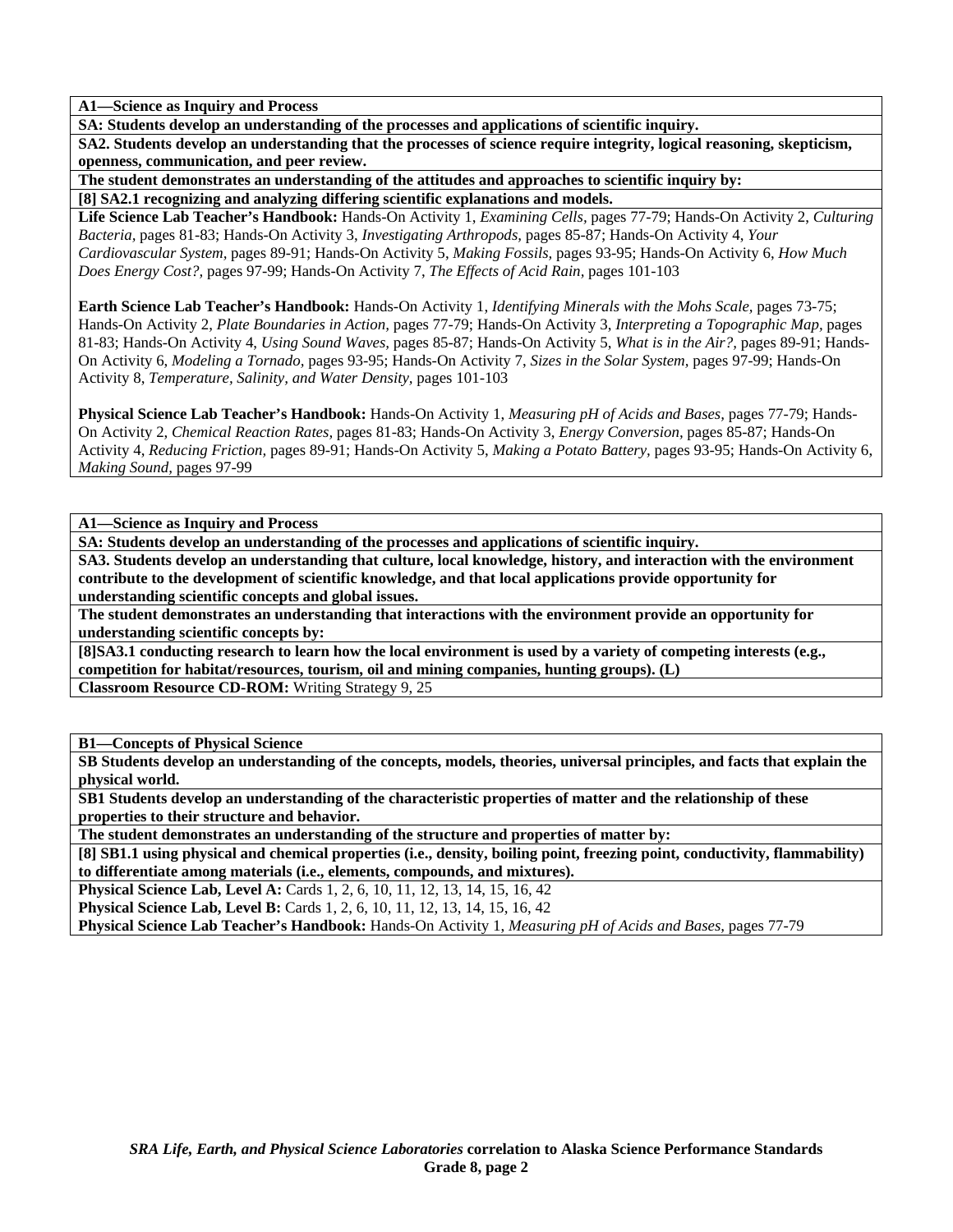**B1—Concepts of Physical Science** 

**SB Students develop an understanding of the concepts, models, theories, universal principles, and facts that explain the physical world.** 

**SB2. Students develop an understanding that energy appears in different forms, can be transformed from one form to another, can be transferred or moved from one place or system to another, may be unavailable for use, and is ultimately conserved.** 

**The student demonstrates am understanding of how energy can be transformed, transferred, and conserved by: [8] SB2.1 identifying the initial source and resulting change in forms of energy in common phenomena (e.g., sun to tree to wood to stove to cabin heat).** 

**Life Science Lab, Level A: Cards 7, 9, 16, 17 Life Science Lab, Level B: Cards 7, 9, 16, 17** 

**Physical Science Lab, Level A:** Cards 34, 36, 37, 38, 39, 40, 41, 42, 45, 46, 47, 48, 49, 66, 67, 70, 76, 77, 78, 79, 80, 82, 83 **Physical Science Lab, Level B:** Cards 34, 36, 37, 38, 39, 40, 41, 42, 45, 46, 47, 48, 49, 66, 67, 70, 76, 77, 78, 79, 80, 82, 83 **Physical Science Lab Teacher's Handbook:** Hands-On Activity 3, *Energy Conversion,* pages 85-87; Hands-On Activity 5, *Making a Potato Battery,* pages 93-95; Hands-On Activity 6, *Making Sound,* pages 97-99

**B1—Concepts of Physical Science** 

**SB Students develop an understanding of the concepts, models, theories, universal principles, and facts that explain the physical world.** 

**SB3 Students develop an understanding of the interactions between matter and energy, including physical, chemical, and nuclear changes, and the effects of these interactions on physical systems.** 

**The student demonstrates an understanding of the interactions between matter and energy and the effects of these interactions on systems by:** 

**[8] SB3.1 exploring changes in state with increase or decrease of particle speed associated with heat transfer. (L)** 

**Physical Science Lab, Level A: Cards 5, 6, 7, 8, 42** 

**Physical Science Lab, Level B:** Cards 5, 6, 7, 8, 42

**B1—Concepts of Physical Science** 

**SB Students develop an understanding of the concepts, models, theories, universal principles, and facts that explain the physical world.** 

**SB3 Students develop an understanding of the interactions between matter and energy, including physical, chemical, and nuclear changes, and the effects of these interactions on physical systems.** 

**The student demonstrates an understanding of the interactions between matter and energy and the effects of these interactions on systems by:** 

**[8] SB3.2 exploring through a variety of models (e.g., gumdrops and toothpicks) how atoms may bond together into well defined molecules or bond together in large arrays. (L)** 

**Physical Science Lab, Level A:** Cards 21, 22, 23, 24, 25, 26, 31, 32 **Physical Science Lab, Level B:** Cards 21, 22, 23, 24, 25, 26, 31, 32

**B1—Concepts of Physical Science** 

**SB Students develop an understanding of the concepts, models, theories, universal principles, and facts that explain the physical world.** 

**SB4 Students develop an understanding of motions, forces, their characteristics and relationships, and natural forces and their effects.** 

**The student demonstrates an understanding of motions, forces, their characteristics, relationships, and effects by:** 

**[8] SB4.1 demonstrating (L) and explaining circular motion.** 

**Physical Science Lab, Level A: Card 59** 

**Physical Science Lab, Level B: Card 59**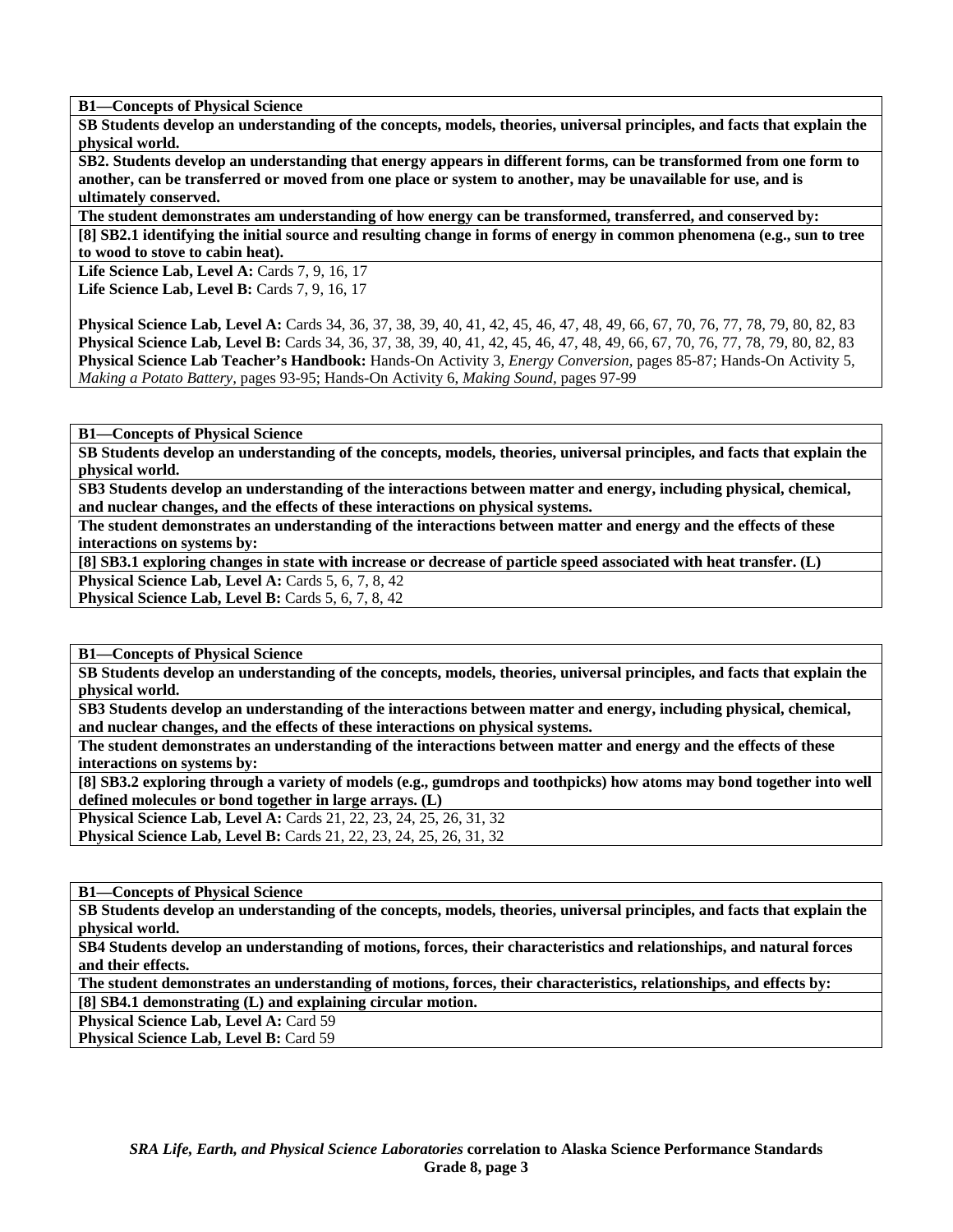**B1—Concepts of Physical Science** 

**SB Students develop an understanding of the concepts, models, theories, universal principles, and facts that explain the physical world.** 

**SB4 Students develop an understanding of motions, forces, their characteristics and relationships, and natural forces and their effects.** 

**The student demonstrates an understanding of motions, forces, their characteristics, relationships, and effects by: [8] SB4.2 describing the interactions between charges.** 

**Physical Science Lab, Level A: Cards 66, 67** 

**Physical Science Lab, Level B: Cards 66, 67** 

**C1—Concepts of Life Science** 

**SC Students develop an understanding of the concepts, models, theories, facts, evidence, systems, and processes of life science.** 

**SB1 Students develop an understanding of how science explains changes in life forms over time, including genetics, heredity, the process of natural selection, and biological evolution.** 

**The student demonstrates an understanding of how science explains changes in life forms over time, including genetics, heredity, the process of natural selection and biological evolution.** 

**[8] SC1.1 describing the role of genes in sexual reproduction (i.e., traits of the offspring).** 

Life Science Lab, Level A: Cards 62, 63, 64

**Life Science Lab, Level B: Cards 62, 63, 64** 

**C1—Concepts of Life Science** 

**SC Students develop an understanding of the concepts, models, theories, facts, evidence, systems, and processes of life science.** 

**SB2 Students develop an understanding of the structure, function, behavior, development, life cycles, and diversity of living organisms.** 

**The student demonstrates an understanding of the structure, function, behavior, development, life cycles, and diversity of living organisms by:** 

**[8] SC2.1 placing vertebrates into correct classes of taxonomy based on external, observable features.** 

Life Science Lab, Level A: Cards 2, 3, 25, 34, 35, 36, 37, 38, 39, 40

**Life Science Lab, Level B:** Cards 2, 3, 25, 34, 35, 36, 37, 38, 39, 40

**C1—Concepts of Life Science** 

**SC Students develop an understanding of the concepts, models, theories, facts, evidence, systems, and processes of life science.** 

**SB2 Students develop an understanding of the structure, function, behavior, development, life cycles, and diversity of living organisms.** 

**The student demonstrates an understanding of the structure, function, behavior, development, life cycles, and diversity of living organisms by:** 

**[8] SC2.2 explaining that most organisms utilize inherited and learned behaviors to meet the basic requirements of life. Life Science Lab, Level A: Cards 1, 23, 24, 26, 41, 43, 65, 66, 83** Life Science Lab, Level B: Cards 1, 23, 24, 36, 41, 43, 65, 66, 83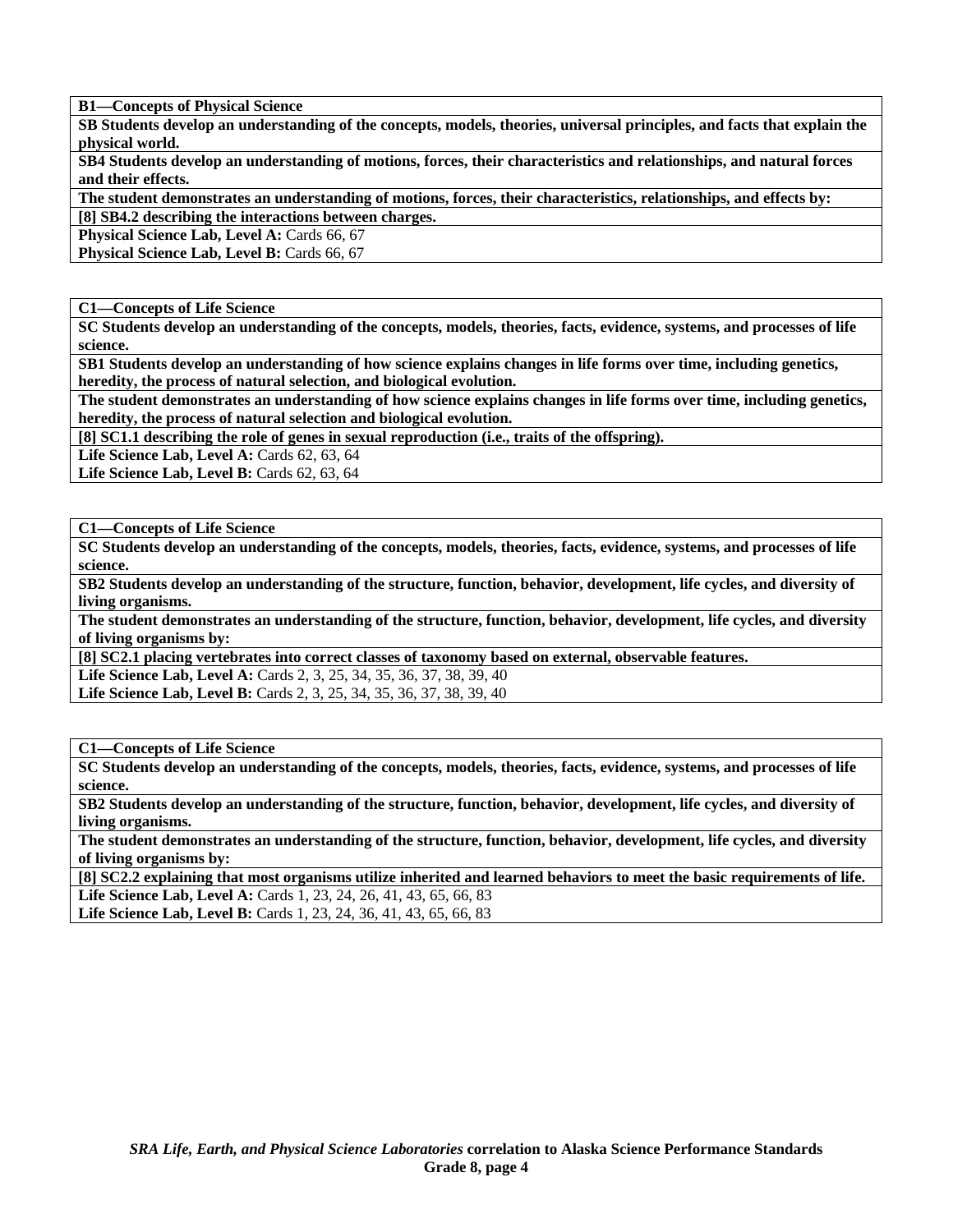**C1—Concepts of Life Science** 

**SC Students develop an understanding of the concepts, models, theories, facts, evidence, systems, and processes of life science.** 

**SB2 Students develop an understanding of the structure, function, behavior, development, life cycles, and diversity of living organisms.** 

**The student demonstrates an understanding of the structure, function, behavior, development, life cycles, and diversity of living organisms by:** 

**[8] SC2.3 describing the functions and interdependence of human body systems (i.e., circulatory, respiratory, nervous). Life Science Lab, Level A:** Cards 45, 46, 47, 48, 49, 50, 51, 52, 53, 54, 55, 56, 57, 58

**Life Science Lab, Level B:** Cards 45, 46, 47, 48, 49, 50, 51, 52, 53, 54, 55, 56, 57, 58

**Life Science Lab Teacher's Handbook:** Hands-On Activity 4, *Your Cardiovascular System,* pages 89-91

**C1—Concepts of Life Science** 

**SC Students develop an understanding of the concepts, models, theories, facts, evidence, systems, and processes of life science.** 

**SB3 Students develop an understanding that all organisms are linked to each other and their physical environments through the transfer of matter and energy.** 

**The student demonstrates an understanding that all organisms are linked to each other and they physical environments through the transfer and transformation of matter and energy by:** 

**[8] SC3.1 stating that energy flows and that matter cycles but is conserved within an ecosystem.** 

**Life Science Lab, Level A:** Cards 13, 16, 17, 73, 74, 75, 76, 77, 78, 79 Life Science Lab, Level B: Cards 13, 16, 17, 73, 74, 75, 76, 77, 78, 79

**C1—Concepts of Life Science** 

**SC Students develop an understanding of the concepts, models, theories, facts, evidence, systems, and processes of life science.** 

**SB3 Students develop an understanding that all organisms are linked to each other and their physical environments through the transfer of matter and energy.** 

**The student demonstrates an understanding that all organisms are linked to each other and they physical environments through the transfer and transformation of matter and energy by:** 

**[8] SC3.2 organizing a food web that shows the cycling of matter.** 

Life Science Lab, Level A: Cards 76, 77

Life Science Lab, Level B: Cards 76, 77

**Life Science Lab Teacher's Handbook:** Hands-On Activity 6, *How Much Does Energy Cost?,* pages 97-99

**D1—Concepts of Earth Science** 

**SD Students develop an understanding of the concepts, processes, theories, models, evidence, and systems of earth and space sciences.** 

**SD1 Students demonstrate an understanding of Earth's geochemical cycles.** 

**The student demonstrates an understanding of geochemical cycles by:** 

**[8]SD1.1 making connections between components of the locally observable geologic environment and the rock cycle. (L)** 

Earth Science Lab, Level A: Cards 6, 7, 8, 9

**Earth Science Lab, Level B:** Cards 6, 7, 8, 9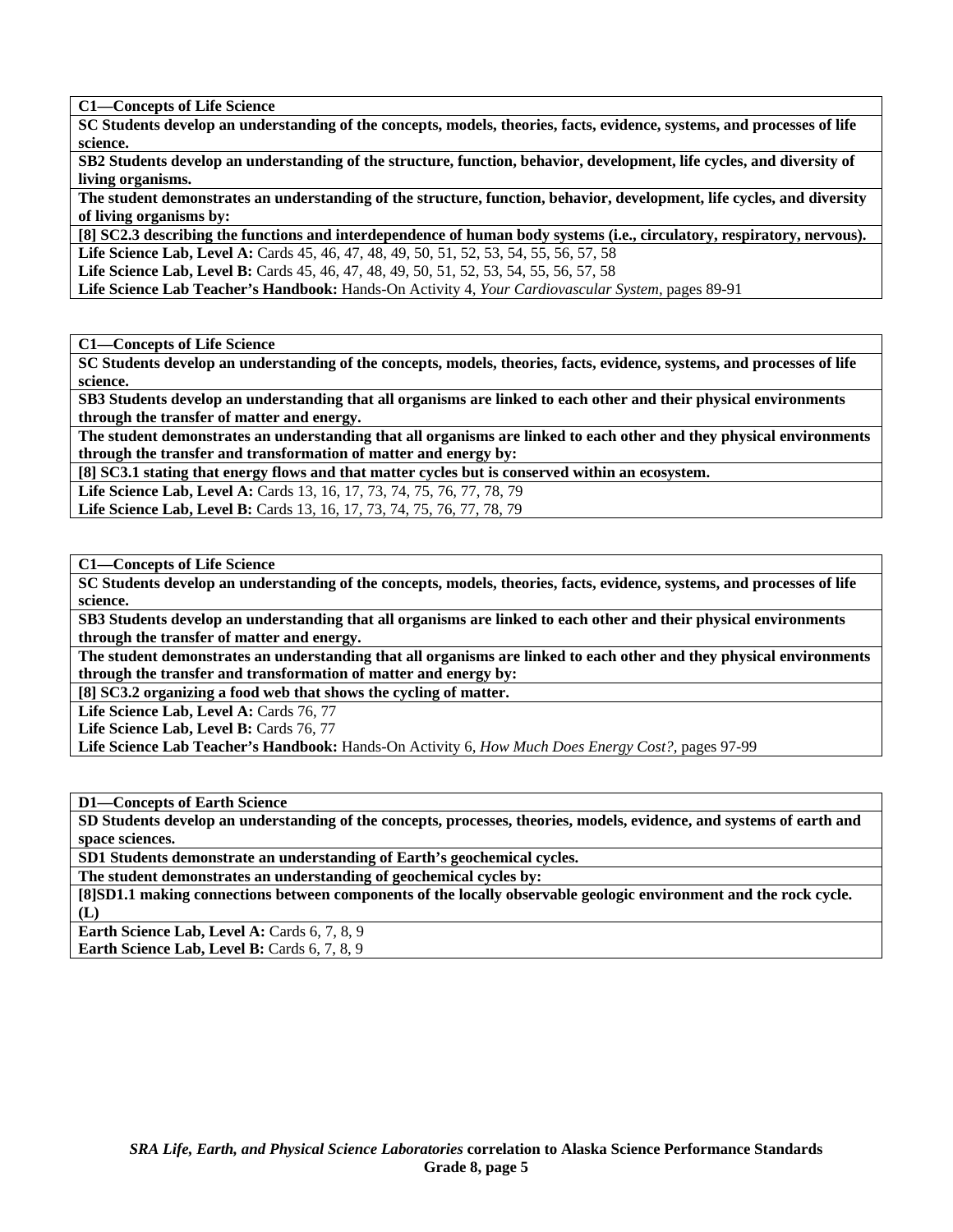**SD Students develop an understanding of the concepts, processes, theories, models, evidence, and systems of earth and space sciences.** 

**SD1 Students demonstrate an understanding of Earth's geochemical cycles.** 

**The student demonstrates an understanding of geochemical cycles by:** 

**[8]SD1.2 applying knowledge of the water cycle to explain changes in the Earth's surface.** 

Life Science Lab, Level A: Card 87

**Life Science Lab, Level B:** Card 87

**Earth Science Lab, Level A:** Cards 22, 24, 25, 26, 27, 28 **Earth Science Lab, Level B:** Cards 22, 24, 25, 26, 27, 28

**D1—Concepts of Earth Science** 

**SD Students develop an understanding of the concepts, processes, theories, models, evidence, and systems of earth and space sciences.** 

**SD2 Students demonstrate an understanding of the origins, ongoing processes, and forces that shape the structure, composition, and physical history of the Earth.** 

**The student demonstrates an understanding of the forces that shape Earth by:** 

**[8]SD2.1 interpreting topographical maps to identify features (i.e., rivers, lakes, mountains, valleys, islands, and tundra).** 

**Earth Science Lab, Level A: Cards 18, 19, 20** 

**Earth Science Lab, Level B: Cards 18, 19, 20** 

**Earth Science Lab Teacher's Handbook:** Hands-On Activity 3, *Interpreting a Topographic Map,* pages 81-83;

**D1—Concepts of Earth Science** 

**SD Students develop an understanding of the concepts, processes, theories, models, evidence, and systems of earth and space sciences.** 

**SD2 Students demonstrate an understanding of the origins, ongoing processes, and forces that shape the structure, composition, and physical history of the Earth.** 

**The student demonstrates an understanding of the forces that shape Earth by:** 

**[8]SD2.2 using models to show the relationship between convection currents within the mantle and the large-scale movement of the surface. (L)** 

**Earth Science Lab, Level A: Cards 10, 11, 12, 13, 14, 15, 16, 17, 88** 

**Earth Science Lab, Level B:** Cards 10, 11, 12, 13, 14, 15, 16, 17, 88

**Earth Science Lab Teacher's Handbook:** Hands-On Activity 2, *Plate Boundaries in Action,* pages 77-79

**D1—Concepts of Earth Science** 

**SD Students develop an understanding of the concepts, processes, theories, models, evidence, and systems of earth and space sciences.** 

**SD3 Students demonstrate an understanding of the cyclical changes controlled by energy from the sun and by Earth's position and motion in our solar system.** 

**The student demonstrates an understanding of cycles influenced by energy from the sun and by Earth's position and motion in our solar system by:** 

**[8]SD3.1 recognizing the relationship between the seasons and Earth's tilt relative to the sun and describing the day/night cycle as caused by the rotation of the Earth every 224 hours.** 

Earth Science Lab, Level A: Cards 55, 62

**Earth Science Lab, Level B: Cards 55, 62**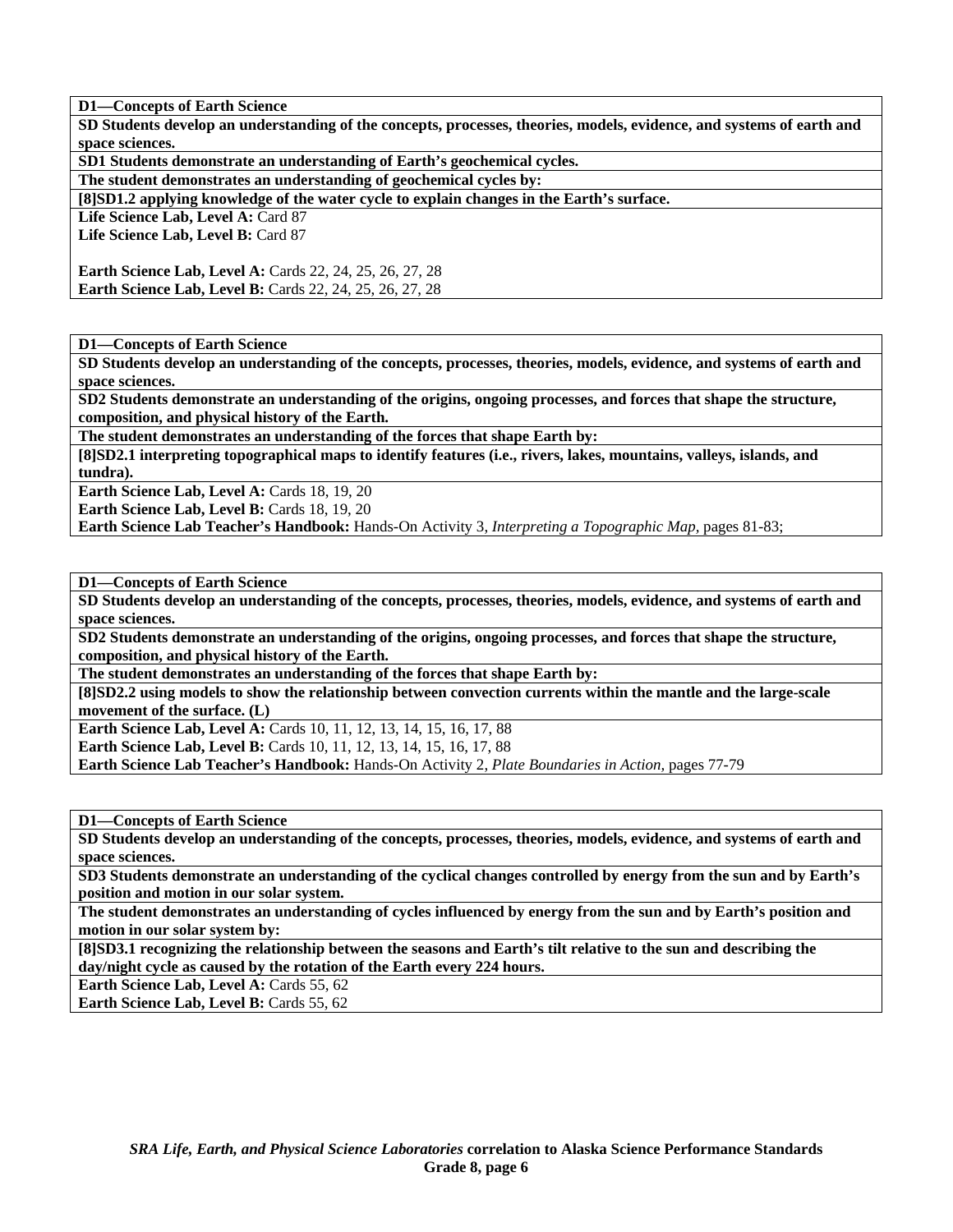**SD Students develop an understanding of the concepts, processes, theories, models, evidence, and systems of earth and space sciences.** 

**SD3 Students demonstrate an understanding of the cyclical changes controlled by energy from the sun and by Earth's position and motion in our solar system.** 

**The student demonstrates an understanding of cycles influenced by energy from the sun and by Earth's position and motion in our solar system by:** 

**[8]SD3.2 recognizing types of energy transfer (convection, conduction, and radiation) and how they affect weather. Earth Science Lab, Level A: Cards 38, 39, 40, 41, 45, 46, 47, 52, 53, 54, 57** 

**Earth Science Lab, Level B:** Cards 38, 39, 40, 41, 45, 46, 47, 52, 53, 54, 57

**Earth Science Lab Teacher's Handbook:** Hands-On Activity 6, *Modeling a Tornado,* pages 93-95

Physical Science Lab, Level A: Cards 43, 44 Physical Science Lab, Level B: Cards 43, 44

**D1—Concepts of Earth Science** 

**SD Students develop an understanding of the concepts, processes, theories, models, evidence, and systems of earth and space sciences.** 

**SD4 Students demonstrate an understanding of the theories regarding the evolution of the universe.** 

**The student demonstrates an understanding of the theories regarding the origin and evolution of the universe by: [8]SD4.1 creating models of the solar system illustrating size, location/position, composition, moon/rings, and** 

**conditions. (L)** 

**Earth Science Lab, Level A:** Cards 67, 68, 69, 70, 71, 72, 73, 74

**Earth Science Lab, Level B:** Cards 67, 68, 69, 70, 71, 72, 73, 74

**Earth Science Lab Teacher's Handbook:** Hands-On Activity 7, *Sizes in the Solar System,* pages 97-99

**D1—Concepts of Earth Science** 

**SD Students develop an understanding of the concepts, processes, theories, models, evidence, and systems of earth and space sciences.** 

**SD4 Students demonstrate an understanding of the theories regarding the evolution of the universe.** 

**The student demonstrates an understanding of the theories regarding the origin and evolution of the universe by:** 

**[8]SD4.2 comparing the brightness of a star to its distance and size.** 

**Earth Science Lab, Level A: Cards 75, 76** 

**Earth Science Lab, Level B: Cards 75, 76** 

**E1—Science and Technology** 

**SE Students develop an understanding of the relationships among science, technology, and society.** 

**SE1 Students develop an understanding of how scientific knowledge and technology are used in making decisions about issues, innovations, and responses to problems and everyday events.** 

**The student demonstrates an understanding of how to integrate scientific knowledge and technology to address problems by:** 

**[8]SE1.1 describing how public policy affects their lives and participating diplomatically in evidence-based discussions relating to their community. (L)** 

**Life Science Lab, Level A: Cards 87, 88, 89, 90** Life Science Lab, Level B: Cards 87, 88, 89, 90

**Earth Science Lab, Level A: Cards 37, 42, 59, 60, 61, 86 Earth Science Lab, Level B:** Cards 37, 42, 59, 60, 61, 86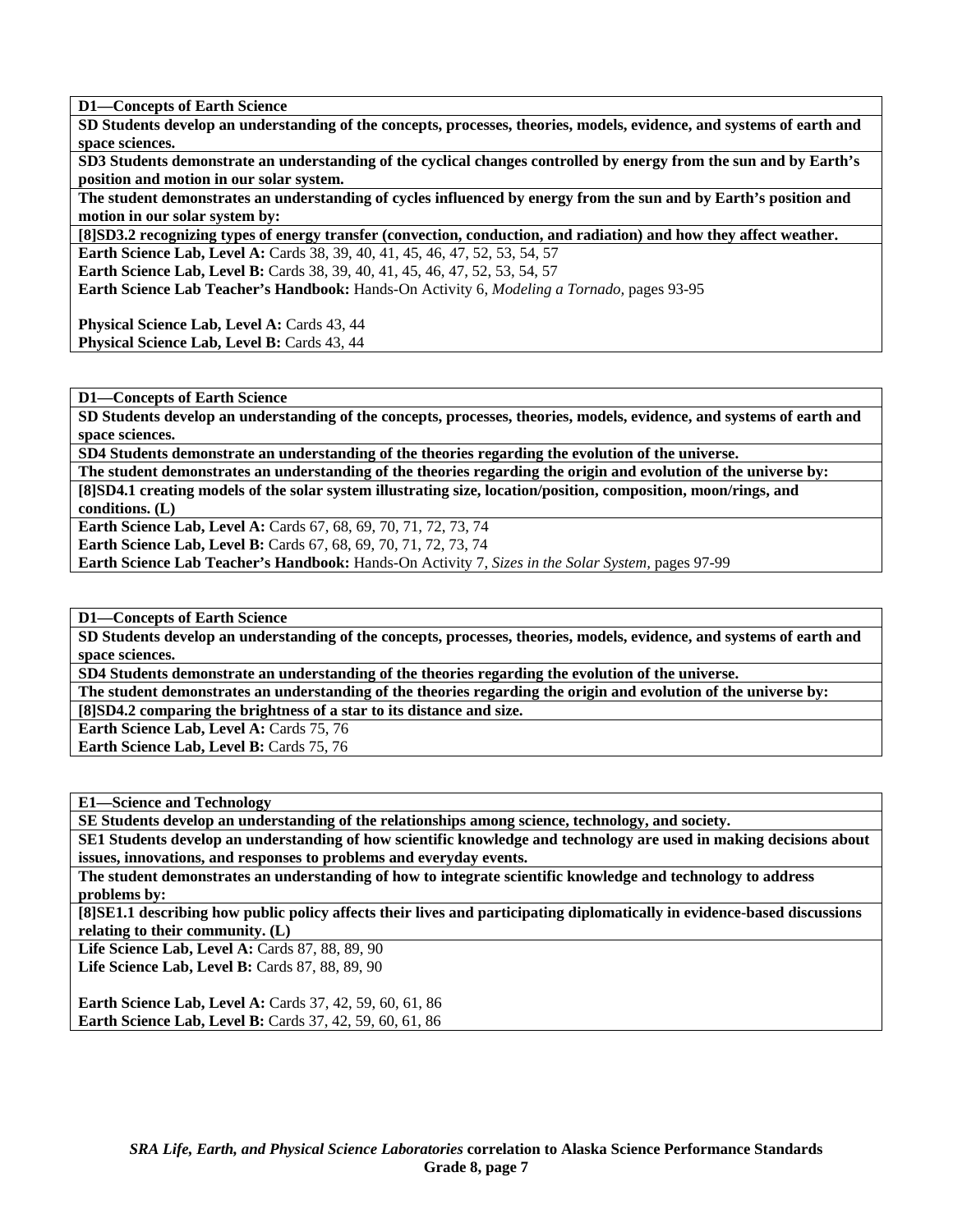**E1—Science and Technology** 

**SE Students develop an understanding of the relationships among science, technology, and society. SE2 Students develop an understanding that solving problems involves different ways of thinking, perspectives, and curiosity that lead to the exploration of multiple paths that are analyzed using scientific, technological, and social merits.** 

**The student demonstrates an understanding that solving problems involves different ways of thinking by:** 

**[8]SE2.1 identifying, designing, testing, and revising solutions to a local problem. (L)** 

**Life Science Lab, Level A: Cards 85, 86, 87, 88, 89, 90** 

**Life Science Lab, Level B: Cards 85, 86, 87, 88, 89, 90** 

**Life Science Lab Teacher's Handbook:** Hands-On Activity 7, *The Effects of Acid Rain,* pages 101-103

**Earth Science Lab, Level A: Cards 37, 52, 59, 60, 61, 86 Earth Science Lab, Level B:** Cards 37, 42, 59, 60, 62, 86 **Earth Science Lab Teacher's Handbook:** Hands-On Activity 5, *What is in the Air?,* pages 89-91

**E1—Science and Technology** 

**SE Students develop an understanding of the relationships among science, technology, and society.** 

**SE2 Students develop an understanding that solving problems involves different ways of thinking, perspectives, and curiosity that lead to the exploration of multiple paths that are analyzed using scientific, technological, and social merits.** 

**The student demonstrates an understanding that solving problems involves different ways of thinking by: [8]SE2.2 comparing the student's work to that of peers in order to identify multiple paths that can be used to investigate and evaluate potential solutions to a question or problem. (L)** 

**Life Science Lab Teacher's Handbook:** Hands-On Activity 1, *Examining Cells,* pages 77-79; Hands-On Activity 2, *Culturing Bacteria,* pages 81-83; Hands-On Activity 3, *Investigating Arthropods,* pages 85-87; Hands-On Activity 4, *Your Cardiovascular System,* pages 89-91; Hands-On Activity 5, *Making Fossils,* pages 93-95; Hands-On Activity 6, *How Much Does Energy Cost?,* pages 97-99; Hands-On Activity 7, *The Effects of Acid Rain,* pages 101-103

**Earth Science Lab Teacher's Handbook:** Hands-On Activity 1, *Identifying Minerals with the Mohs Scale,* pages 73-75; Hands-On Activity 2, *Plate Boundaries in Action,* pages 77-79; Hands-On Activity 3, *Interpreting a Topographic Map,* pages 81-83; Hands-On Activity 4, *Using Sound Waves,* pages 85-87; Hands-On Activity 5, *What is in the Air?,* pages 89-91; Hands-On Activity 6, *Modeling a Tornado,* pages 93-95; Hands-On Activity 7, *Sizes in the Solar System,* pages 97-99; Hands-On Activity 8, *Temperature, Salinity, and Water Density,* pages 101-103

**Physical Science Lab Teacher's Handbook:** Hands-On Activity 1, *Measuring pH of Acids and Bases,* pages 77-79; Hands-On Activity 2, *Chemical Reaction Rates,* pages 81-83; Hands-On Activity 3, *Energy Conversion,* pages 85-87; Hands-On Activity 4, *Reducing Friction,* pages 89-91; Hands-On Activity 5, *Making a Potato Battery,* pages 93-95; Hands-On Activity 6, *Making Sound,* pages 97-99

**E1—Science and Technology** 

**SE Students develop an understanding of the relationships among science, technology, and society.** 

**SE3 Students develop an understanding of how scientific discoveries and technological innovations affect and are affected by our lives and cultures.** 

**The student demonstrates an understanding of how scientific discoveries and technological innovations affect our lives and society by:** 

**[8]SE3.1 predicting the possible effects of a recent scientific discovery, invention, or scientific breakthrough. (L)** 

Life Science Lab, Level A: Cards 5, 49, 59, 64, 69, 87, 88, 89, 90 **Life Science Lab, Level B:** Cards 5, 49, 59, 64, 69, 87, 88, 89, 90

**Earth Science Lab, Level A: Cards 16, 20, 31, 37, 42, 51, 54, 79, 80, 81, 88 Earth Science Lab, Level B:** Cards 16, 20, 31, 37, 42, 51, 54, 79, 80, 81, 88

**Physical Science Lab, Level A:** Cards 33, 35, 70, 72, 73, 76, 81, 84, 90 **Physical Science Lab, Level B:** Cards 33, 35, 70, 72, 73, 76, 81, 84, 90